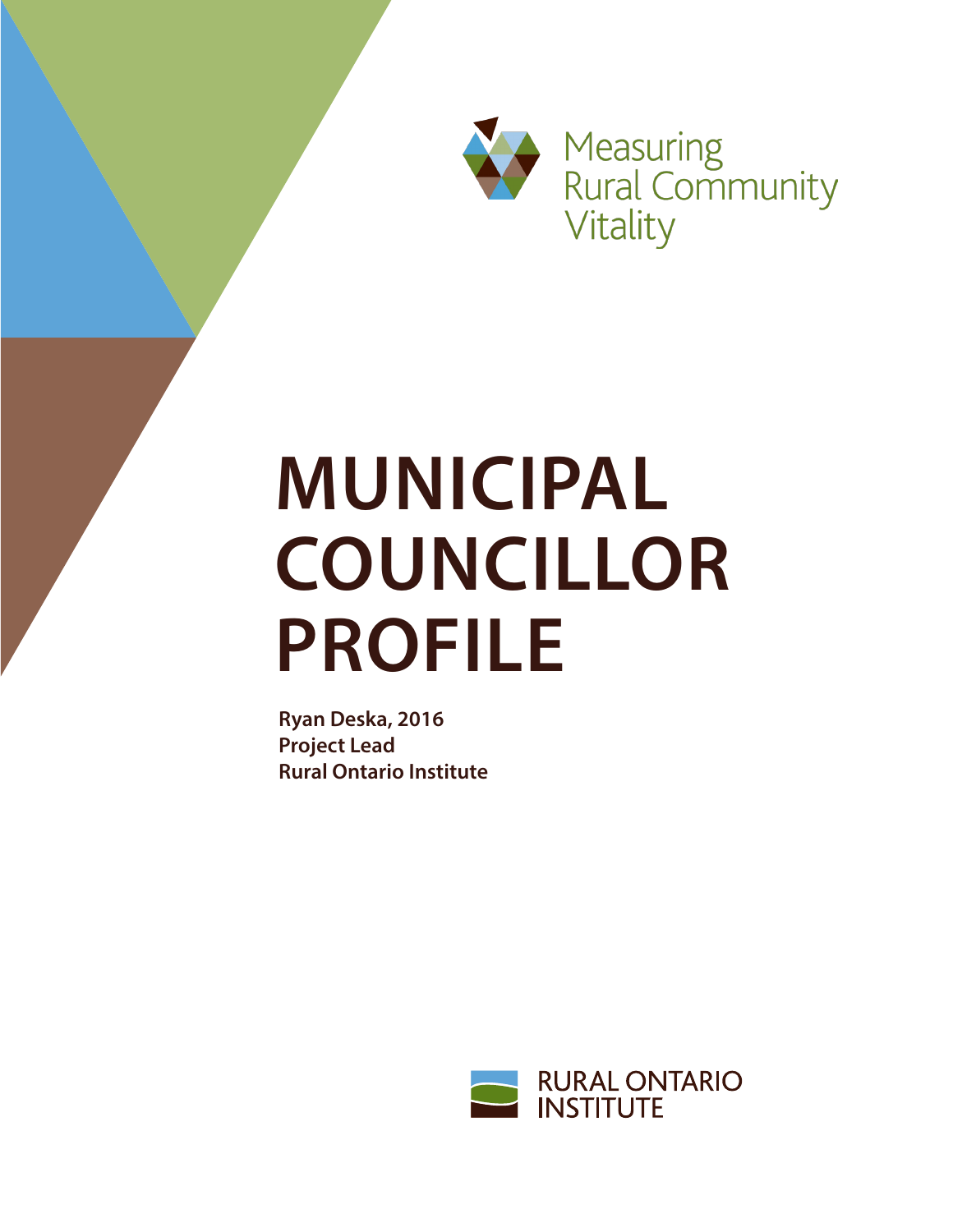## **ACKNOWLEDGEMENTS**

There were many individuals and organizations that provided instrumental support throughout the Municipal Councillor Profile initiative.

Thank you to Leanne Piper who conducted the demographic survey of municipal elected officials and provided valuable insights to this data as a councillor herself.

Thank you to Ron Holman, ROMA Chair, for the official endorsement of this initiative.

Thank you to the gracious hosts of our focus groups and those who extended their networks to help bring together individual sessions: Genny Smith Councillor for Municipality of Central Huron; Catherine Redden Ward 1 Councillor for Municipality of Trent Hills; Meaghen Reid, clerk at Guelph/ Eramosa Township; and Bonnie O'Neill with the Ontario East Municipal Conference.

Thank you to those who provided important feedback and insights into the data gathered and helped pull together stakeholders from within their networks: Jim Pine, Chief Administrative Officer with Hastings County; Jane Hilderman, Laura Anthony and the team at Samara Canada; Eric Muller at AMCTO; Rebecca Johnson with Women in Politics Thunder Bay; Ron Rody and Cathy Cyr with Algoma District Municipal Association.

Special thanks to all municipal elected officials and staff who have taken time from their busy lives to share their stories and contribute their perspectives on municipal leadership succession.

Finally, thank you to everyone going forward who joins in this conversation and looks for ways to improve upon some of the challenges facing municipal leadership succession and municipal politics in Ontario.

*The information contained in this report is provided solely by the Rural Ontario Institute for general information purposes only. The Government of Ontario is not responsible for the content or accuracy of the information contained in the report. The Government of Ontario makes no representations of any kind, express or implied, about the completeness, accuracy, reliability or suitability of the information.*

For more information:

Ryan Deska Project Lead Rural Ontario Institute 519-826-4204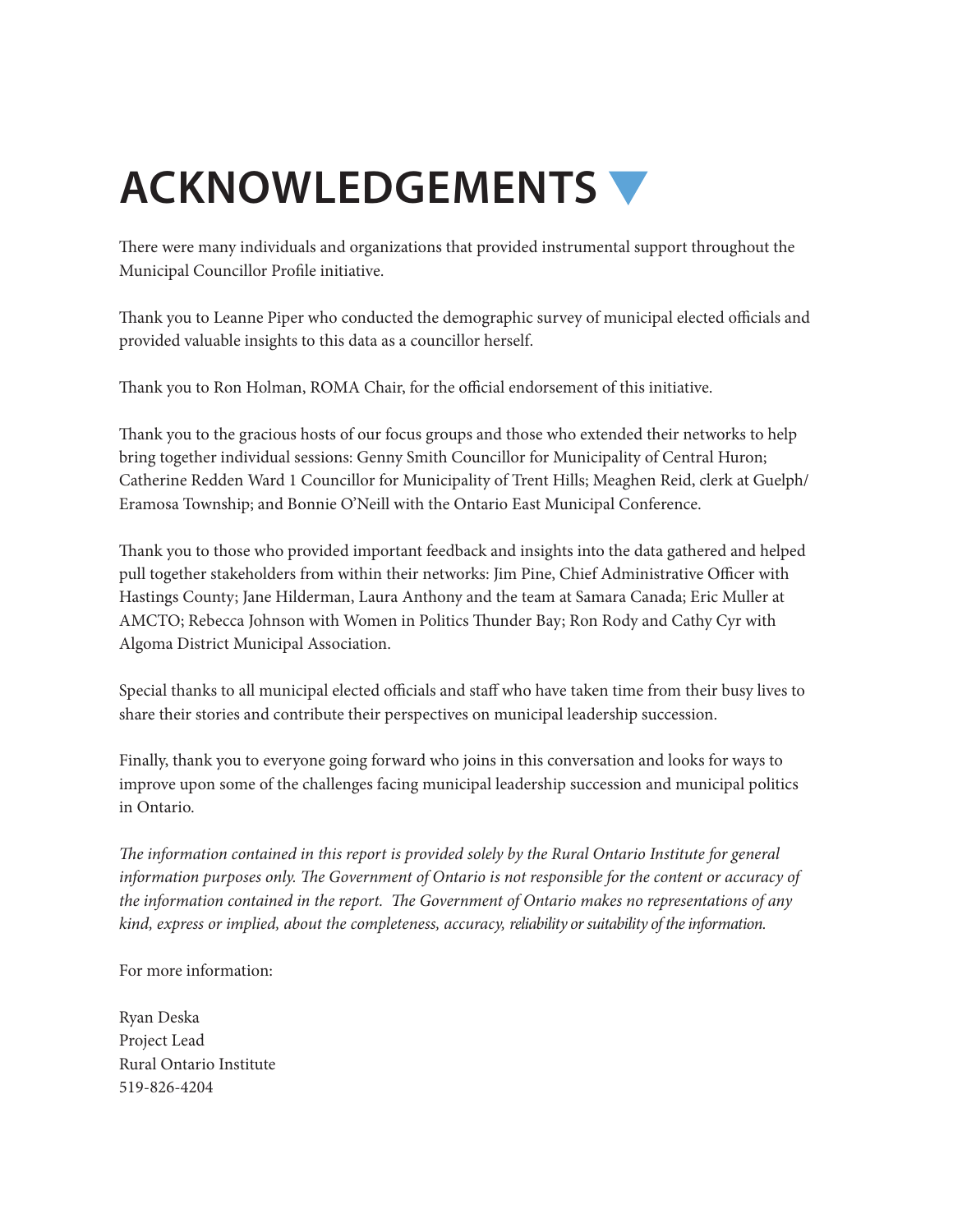### **CONTENTS**

**Executive Summary** 2

**Rationale** 5

**Purpose and Scope** 6

**Methodology** 7

**Findings** 9

**Women in Local Government** 13

**Younger Municipal Councillors** 16

**Challenges Facing All Municipal Councillors** 20

**Priority Action Areas** 23

**Candidate Attraction** 23

**Councillor Preparedness** 26

**Council Working Environment** 27

**Conclusions** 28

**Quotes** 29

**References** 32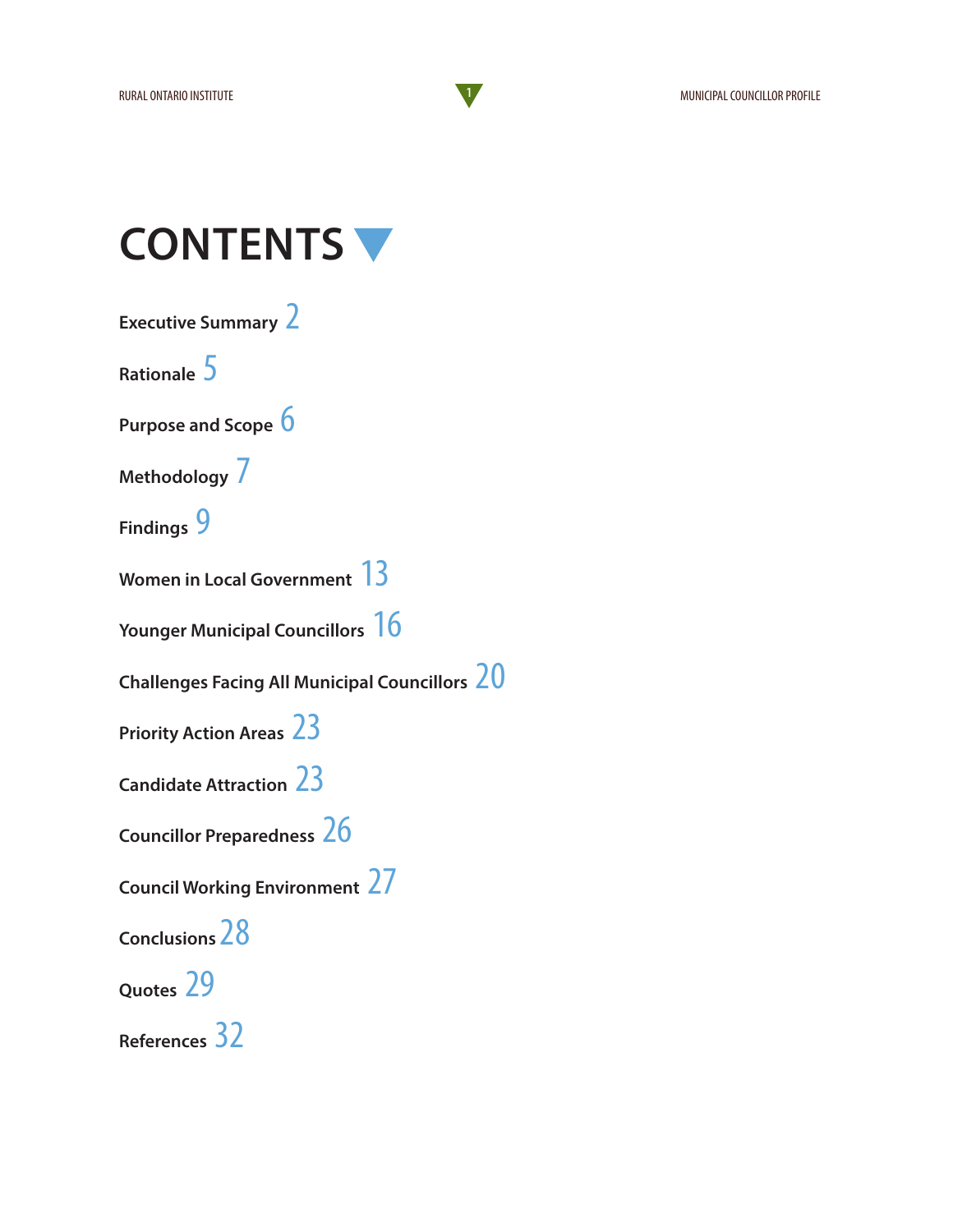### **EXECUTIVE SUMMARY**

The Rural Ontario Institute's recent exploration of municipal politics was inspired by the relationship between civic engagement and community vitality, where the combined energies, knowledge and skill of engaged residents are anticipated to fuel the engine of rural community wellbeing, or vitality. Formal political engagement, in this instance local government and municipal leadership, are thought to play an important role in fostering rural community vitality. This initiative has strived to shed light on this relationship. Key questions we sought to illuminate include:

Are we seeing participation in municipal politics from a diverse talent pool?

Q2: Are there sufficient candidates<br>to foster a healthy, competitive environment in local elections?

Are candidates prepared for their positions, and are councillors able to effectively carry out their roles and responsibilities?

The Municipal Councillor Profile explored the demographic characteristics of municipal councils across Ontario, employing a provincewide survey of municipal councillors and the analysis of 2014 Ontario municipal election data. Understanding the demographic characteristics of municipal councils across Ontario helps to identify where gaps in representation currently

exist. Ontario municipal councillors are on average older, more predominantly male, less racially diverse, with higher incomes and more education than a typical cross-section of rural community demographics.

Gender and age emerged as two focal areas for further analysis, given the availability of data and the significant variances in each. 75% of Ontario's councillors and mayors are men, with men occupying 83% of the 'heads of council' positions. The median age for councillors and mayors is 60, relative to Ontario's median age of 40, with roughly 70% of councillors falling between the ages of 50 and 70 and only 9% falling between 18 and 40. When distinguishing age and gender by urban and rural geographies, these proportions remain consistent, indicating perhaps broader societal trends that transcend urban and rural geographies influencing representation.

Given these findings, what factors can explain this representation? To better understand the shared experiences and challenges facing rural councillors and mayors, we employed interviews and focus groups to gather their stories and perspectives. Voluntary interviews provided first-hand accounts of councillors' experiences running for election and their reflections on how their work environment might influence the integration of new councillors and individual decision- making of those considering public office. Clerks and CAO's were also interviewed to also gather their perspective on these aspects of councillor succession. Thus data on the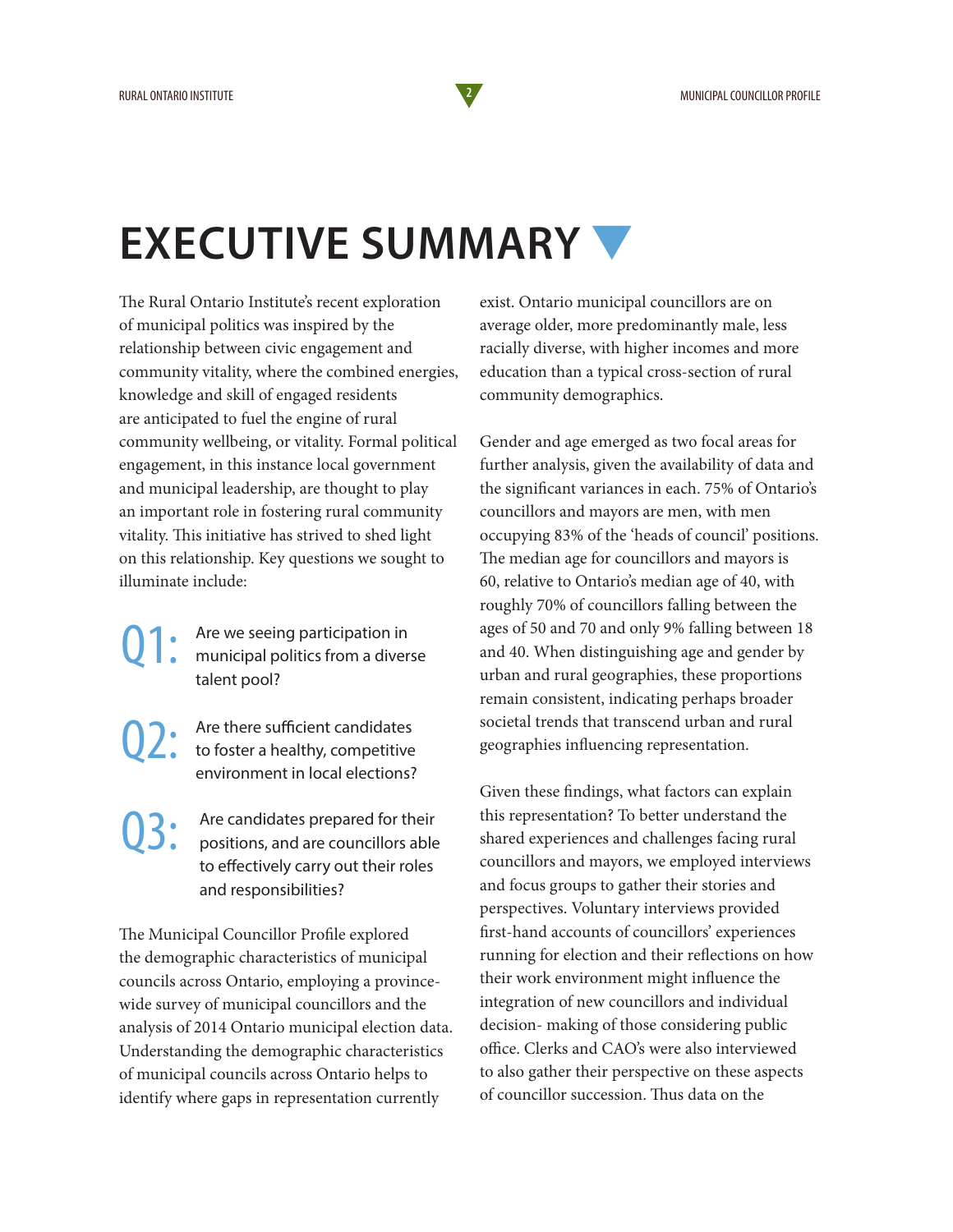characteristics of unsuccessful candidates was scant. Some of the topics emerging in these conversations include:

- Councillors' perceived barriers to candidacy
- Opportunities for improving councillor training
- Strategies for improving councillors' working environments
- Strategies for encouraging civic engagement.

These conversations specifically examined where councillors and prospective candidates may face challenges, including running for council, councillor training, "learning the system", worklife balance, and managing relationships and conflict on council.

Women running for council have seen slightly higher success rates than their male counterparts though there remain significantly fewer total female candidates. Through the interviews it was identified that women experience many of the same challenges and hurdles facing the wider population, from family commitments to time management to building the necessary skills and expertise required to perform the duties associated with the job. However, additional societal challenges affect female participation in politics that might help to explain lower candidacy levels. Persisting gender stereotypes, a failure to socialize young women as leaders, insufficient mentorship/support networks and a conflict-laden working environment, are factors that may deter women from running. While all councillors have struggled with time

management and work-life balance, younger councillors are thought to be affected more strongly by these challenges given they may often have more demanding responsibilities outside of council (i.e. young families, less flexible and/ or full-time jobs, additional financial burdens). Respondents young and old discussed a need for younger potential councillors to place a higher priority on maximizing income (relative to older peers) as they are in the prime earning years of their careers, often with more dependants. While there is a balanced debate on this issue, many councillors we spoke with feel municipal remuneration does not effectively compensate the time that is needed to be taken away from families and jobs, something that affects retirees less significantly. Family and occupational commitments and financial pressures are some factors that may deter younger councillors from running.

Finally, most respondents reported having struggled with learning how the municipal system works, learning their roles and responsibilities on council and managing conflict in the workplace. Many have felt unprepared coming in to their council positions, and have struggled to bring themselves up to speed, with some citing years of necessary on-the-job experience. Existing training has been cited as positive, though increasing access and uptake of available training is widely identified as an opportunity to improve the functionality of municipal councils. Greater pre-candidacy training, more rigorous ongoing professional development, formalized mentorship opportunities, and ensuring a positive councilstaff relationship are all cited as important elements of creating an environment of learning and development, one that can in turn attract and retain high quality civil leadership. Finally,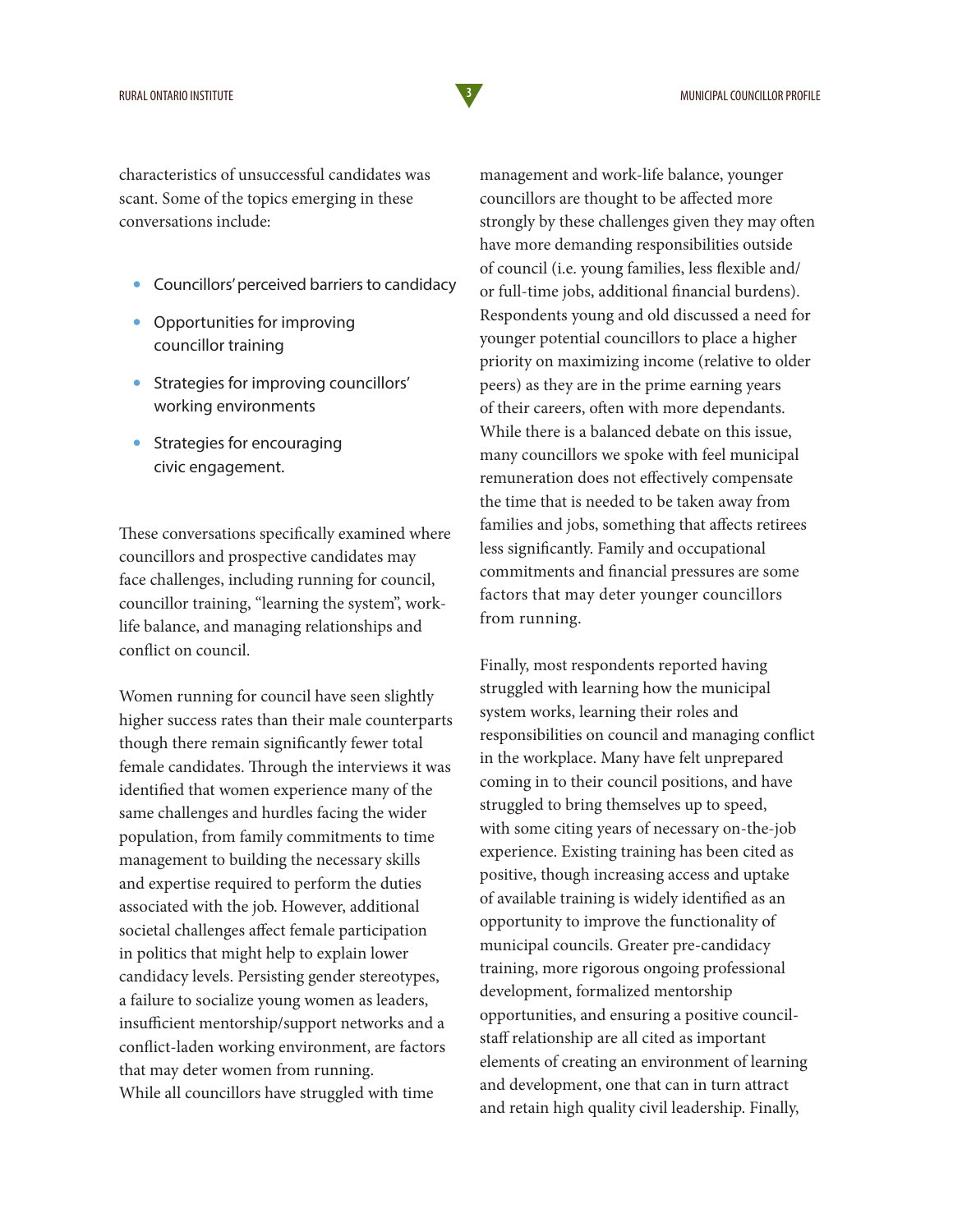and more effective councils.

encouraging an atmosphere of mutual respect amongst councillors, staff and constituents, is thought to be important in encouraging new candidates, facilitating more productive training

Attracting younger candidates, female candidates, better preparing candidates and encouraging an atmosphere of mutual respect in municipal politics are all thought to be beneficial to the overall health of the municipal political system. Developing strategies to address these remains an ongoing conversation and will evolve over time as people come together to discuss these ideas. These collected statistics and stories provide an opportunity for various stakeholders involved in municipal politics to engage in meaningful dialogue around some of the issues affecting municipal government and municipal leadership succession.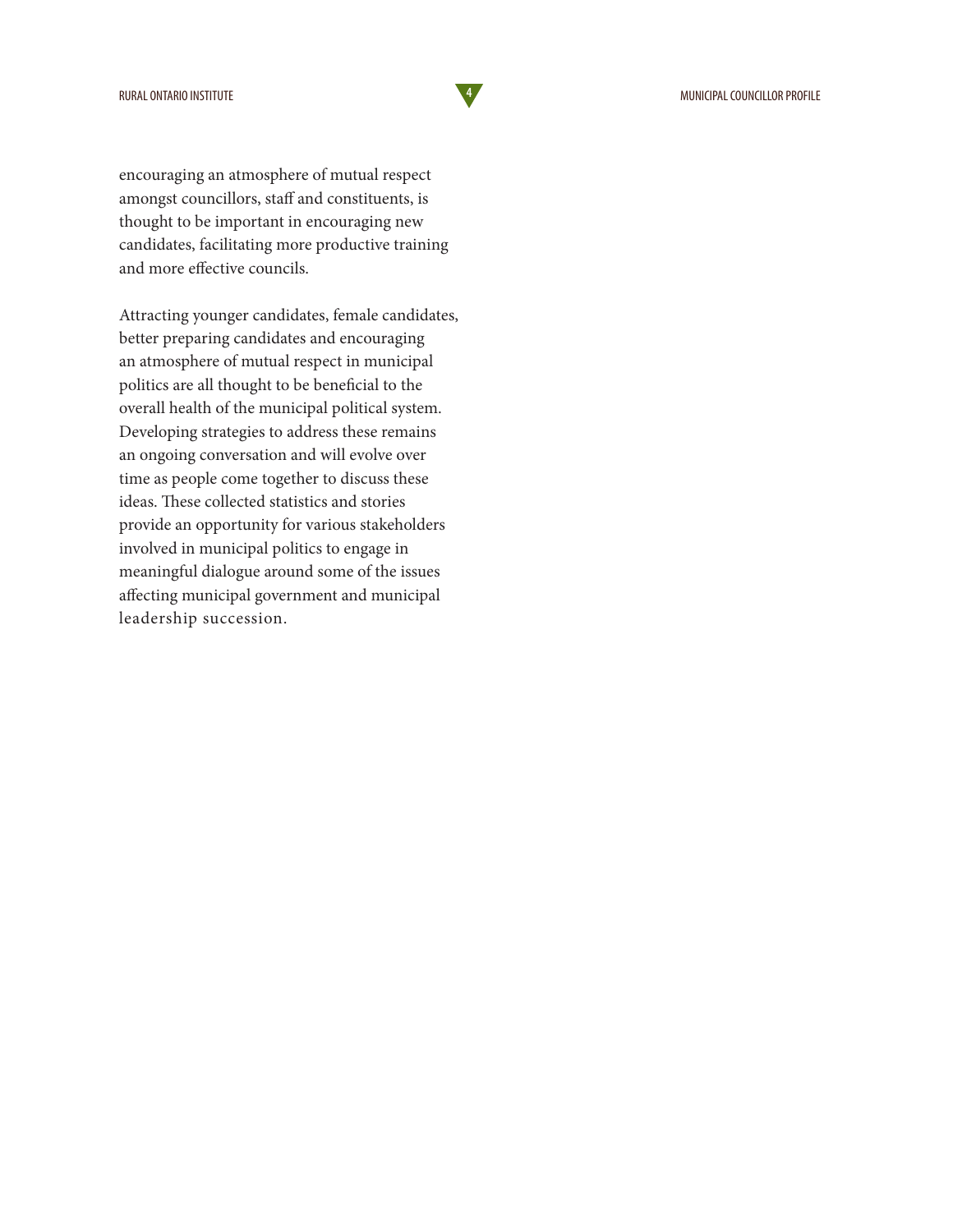### **RATIONALE**

#### Civic-engagement through formal municipal politics is thought to be an important contributor to the vitality of rural communities.

A growing focus on community vitality in the field of community development stems in large part from a discontent with traditional economic determinants of growth and progress. This has led communities and academics alike to critically examine the idea of "vitality", both in theory and practice, with a wide array of definitions and metrics for measurement emerging across different communities.

Community vitality attempts to describe the overall wellbeing of a community across a number of dimensions. Building on traditional economic indicators of growth, there is greater emphasis on a community's quality of life, the health and happiness of its citizens, and its overall ability to sustain itself, not solely to grow.

From this perspective, a host of issues are potentially relevant to the discussion of vitality, including: collective action for collective benefit, civic engagement, public safety and respect for diversity, social and economic security, sustainable use of natural resources, welcoming and inclusive communities, innovative leadership, arts and culture, and attractive and accessible physical spaces.

Many have further examined the link between civic engagement and community vitality. For Katherine Scott (2010), community vitality can be thought of as the outcome of active engagement towards the betterment of the community, where citizens are engaged not only in the collective task of "getting by" but also of "getting ahead."

The combined energies, knowledge and skill of engaged residents fuel the engine of community wellbeing (Scott, 2010).

Civic engagement, therefore, is a concept that helps us to understand the contributions of everyday citizens to community wellbeing or "vitality". There are many differing understandings of what constitutes "civicengagement", ranging from volunteering, to activism to formal political engagement. This project has chosen to specifically address community engagement in municipal political leadership.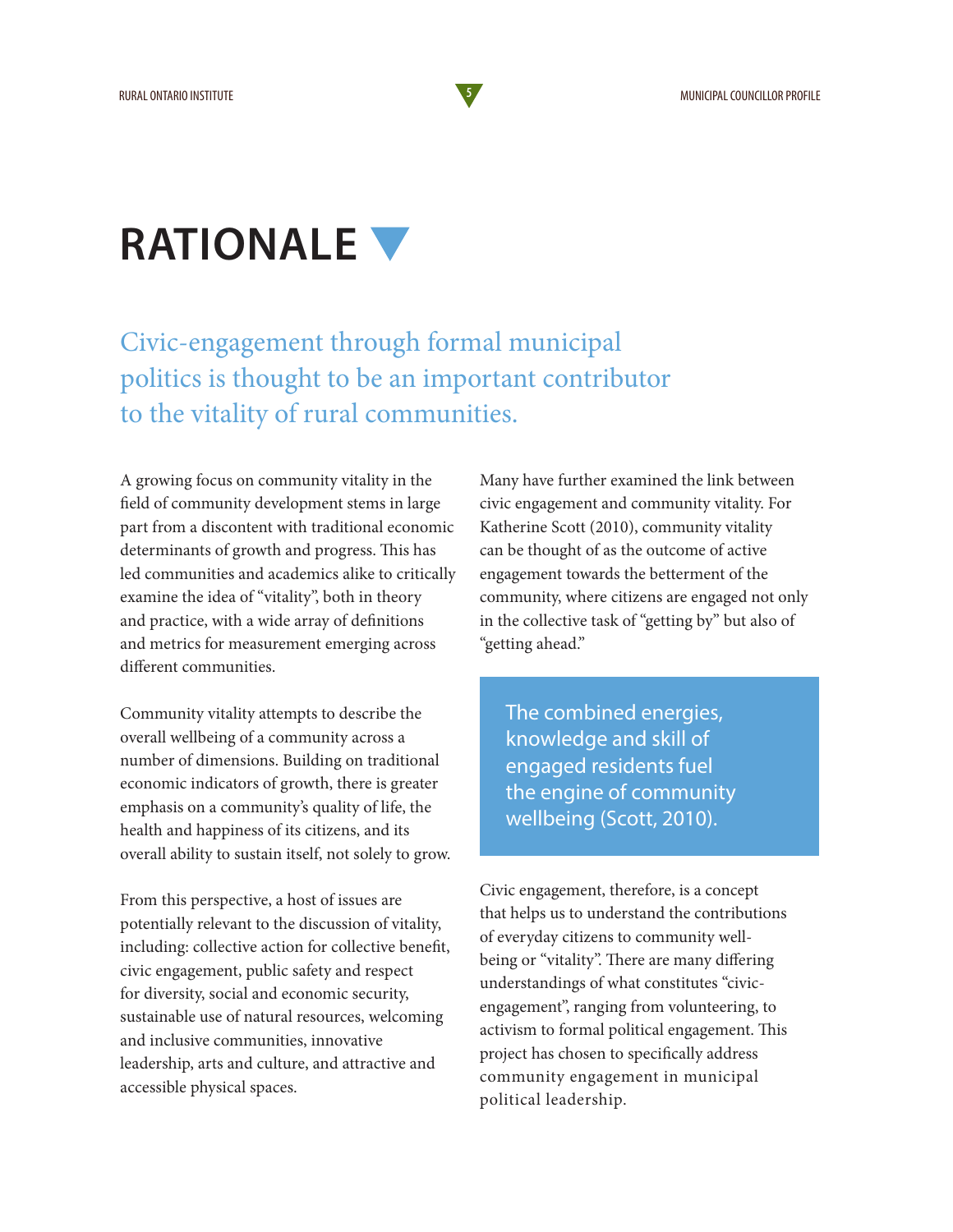### **PURPOSE AND SCOPE**

The Municipal Councillor Profile set out to document demographic characteristics of municipal councillors, perspectives on barriers to candidacy and stories of successful strategies for encouraging civic engagement.

This initiative has examined data from across Ontario, but has focussed specific attention on rural communities across Ontario. A better understanding of the demographic realities of rural municipal councils, and the challenges facing councillors, will identify opportunities for future action, and support efforts to improve municipal government operations.

In order to accomplish these project objectives, this initiative has three different components:

1 Demographic Snapshot: Primary and Secondary Data Analysis

2 Sharing Stories: Key Informant Interviews and Focus Groups

3 Implications and Priorities for Action: Convening Conversations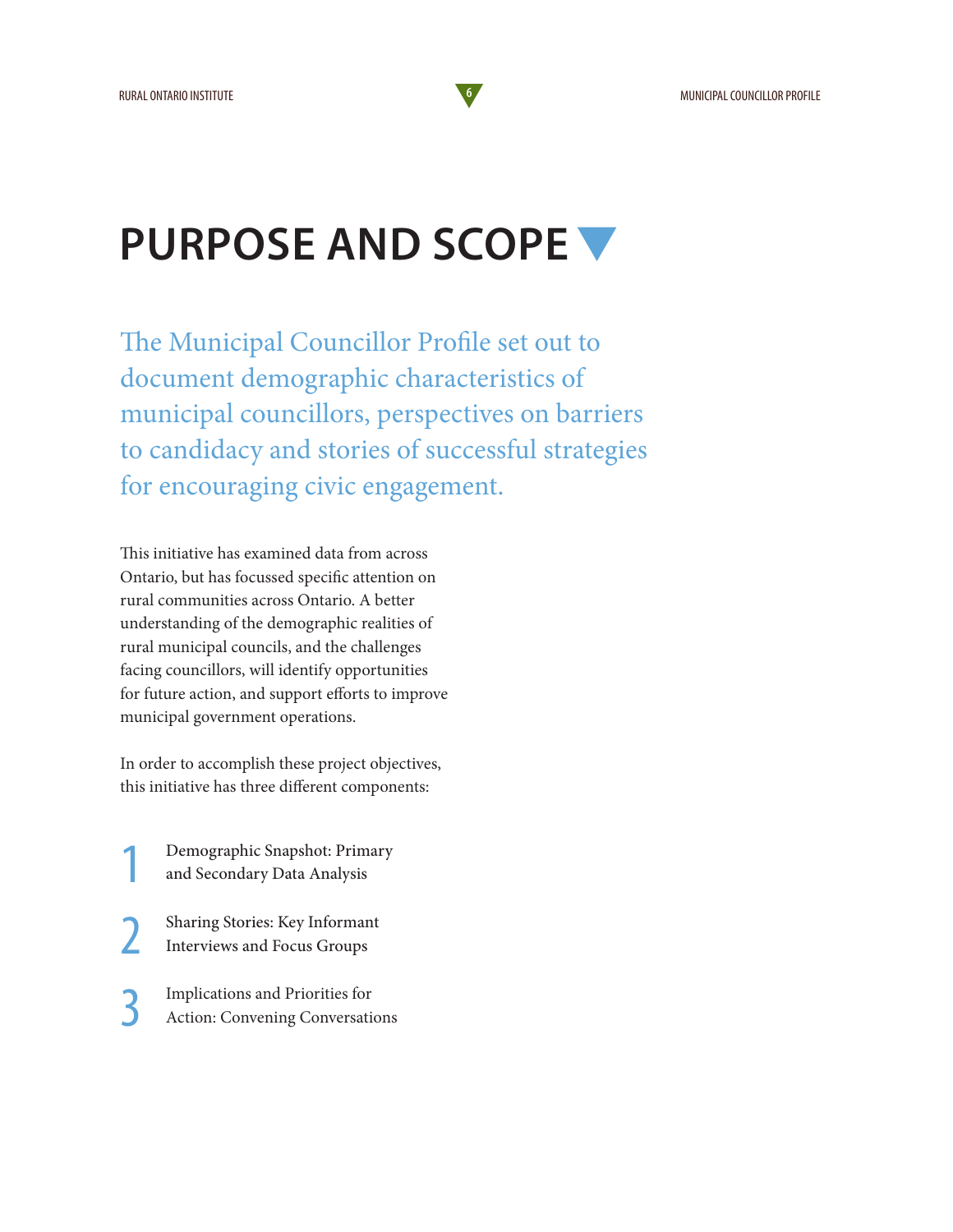### **METHODOLOGY**

This research is built on the collection of demographic statistics and aggregating individuals' thoughts and stories, and so has useda combination of quantitative and qualitative researchtechniques.

This research is built on the collection of demographic statistics and individual councillors' thoughts and stories. It has used a combination of quantitative and qualitative research techniques.

A survey was employed in partnership with Leanne Piper from the University of Guelph, to generate a profile of the characteristics of those gaining public office in rural municipalities across Ontario. The Ontario Municipal Elected Leaders (OMEL) survey targeted municipal councillors and mayors, looking at characteristics such as age, gender, educational attainment, racial identity, professional background, income, occupation and leadership training and development. This survey further refined demographic characteristics by urban and rural respondents. There were 606 total councillors and heads of council who responded to this survey. Of these respondents, 65% came from rural/northern communities, 32% from urban communities, and 3% reported being unsure. Secondary analysis of 2014 election data was used to gather data for all candidates, elected candidates, incumbency and acclamations. The results of both the survey and analysis of election data inform a "gap analysis"

**Survey Numbers**

### 606

Councillors and heads of council responded to the survey (OMEL Survey)

## 100

RSVPs for participation in interviews and focus groups

30 Interviews

4 Focus groups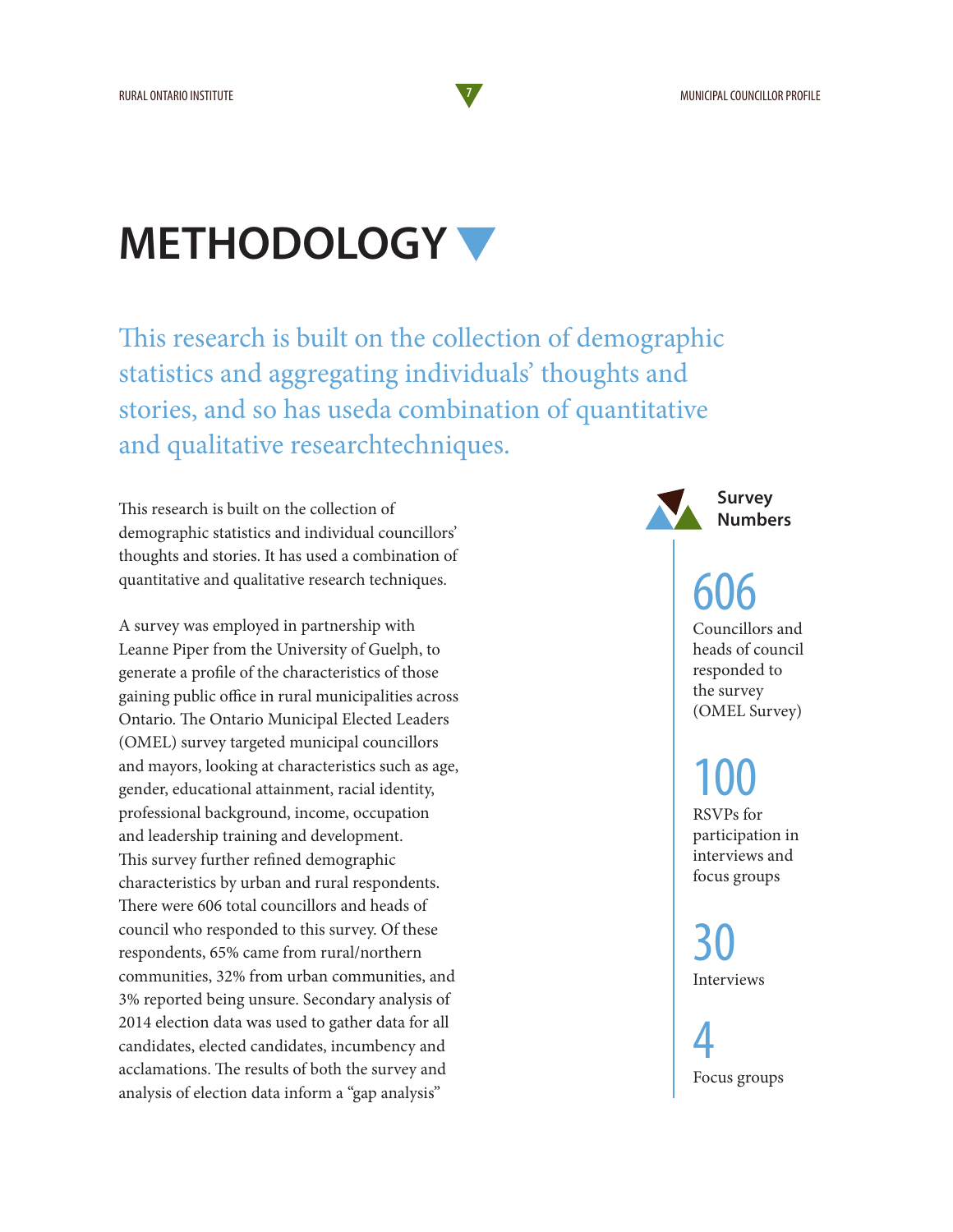identifying under-represented demographics in municipal politics.

Invitations for participation in Interviews and Focus Groups were sent out to rural councillors, mayors, clerks and CAO's, and over 100 RSVP's for participation were received. From this list, 30 interviews were scheduled and 4 focus groups were carried out. These focus groups highlighted the perspectives of female councillors, young councillors, municipal staff, and a general mix of all councillors. Key Informant Interviews and Focus Groups were used to capture stories from councillors, mayors, clerks and CAO's with regards to their experiences in municipal politics and to explore any factors influencing the discrepancies observed in the demographic profile. Capturing and communicating these self-identified motivations for running, barriers to candidacy and self-identified deficits in councillor competencies, is intended to benefit provincial and municipal governments,

municipal education and training organizations, and other non-governmental organizations, in the development and targeting of training programs, outreach programs, mentorship programs and networking opportunities.

Part of communicating and sharing information generated through this initiative involves implications and priorities for action. An important component of ROI's ongoing mission is to catalyse dialogue, support a vision and provide a voice for rural Ontario. Convening conversations on the observations of this initiative will support ROI's ongoing mission and will contribute to a broader discussion of what can be done to better attract and support municipal councillors in rural communities across Ontario. To date, ROI has consulted with a number of organizations such as AMCTO, MAH, Samara Canada and Women In Politics, Thunder Bay, to discuss some of the findings and implications from this research.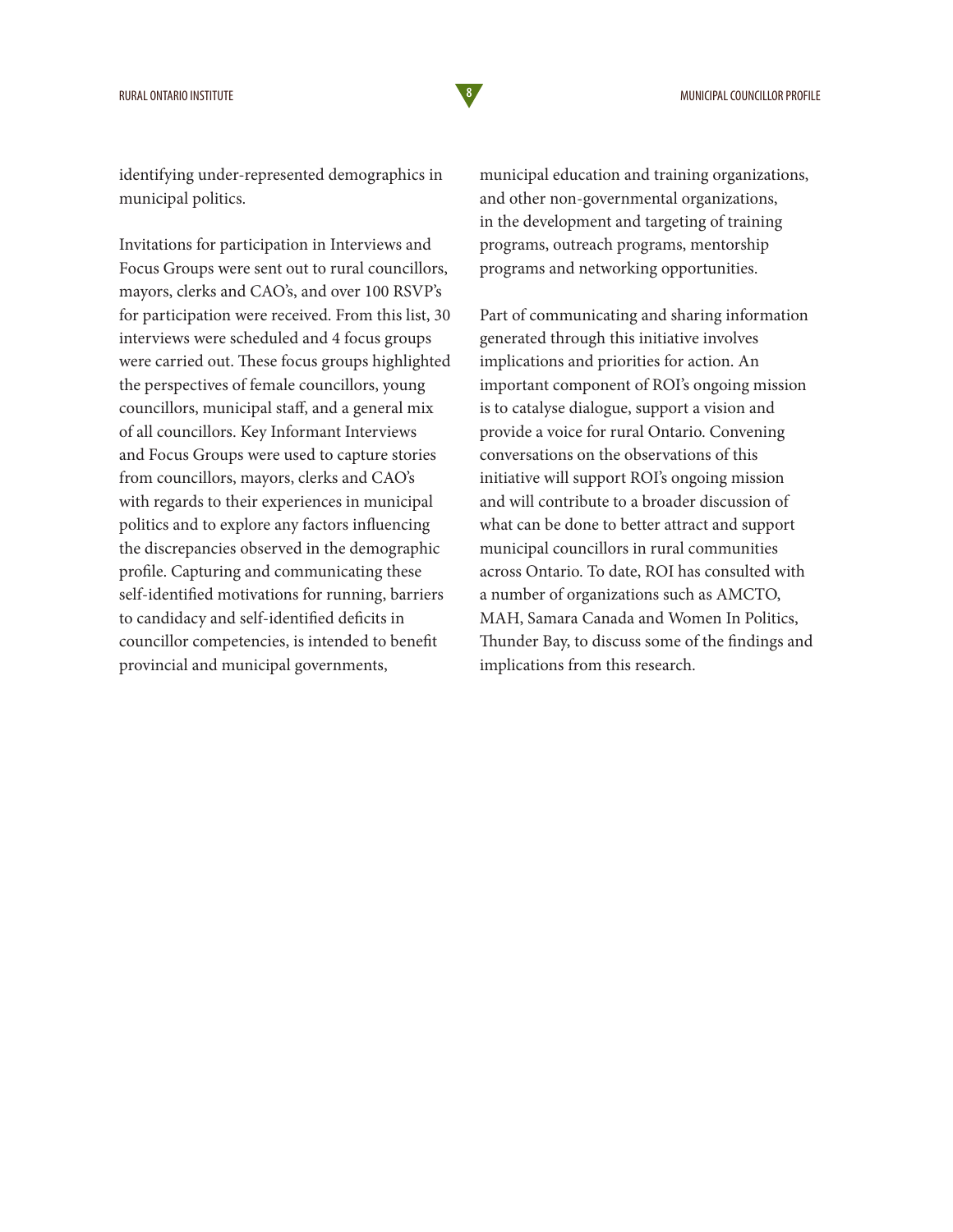### **FINDINGS**

Ontario municipal councillors are on average older, more predominantly male, with higher incomes and more education than a typical cross-section of rural community demographics.

The data for the demographic snapshot came primarily from the OMEL Survey, with some coming from the analysis of 2014 municipal election data.



#### **Gender**

There is a significant imbalance between male and female representation on municipal councils. In rural Ontario, 75% of municipal councillors and mayors are men, and 25% are women. Urban councils are slightly less balanced, with 77% male councillors and 23% female councillors. Across the province of Ontario, 75% of municipal councillors and mayors are men and 25% are women. Additionally, 83% of the Heads of Councils are men while only 17% are women. Interestingly, female candidates actually outperformed their male counterparts in election campaigns, with a success rate of 43% relative to a male success rate of 37%. This suggests that a discrepancy in overall candidacy by gender can account for the underrepresentation of women. 77% of total candidates in 2014 were men and only 23% of candidates were women.



75 % men 25 % women

Ontario municipal councillors and mayors

61 60 rural

Median age of rural municipal councillors and mayors

urban

47 % rural 58

% urban

Municipal councillors and mayors who have completed University level education

2%

of rural municipal councillors contacted through the OMEL survey self-identified as being a visible minority

62 % returning candidates

25 % new candidates

Success rate

18 of 19

Ontario municipalities where all candidates were acclaimed in 2014, came from Northern Ontario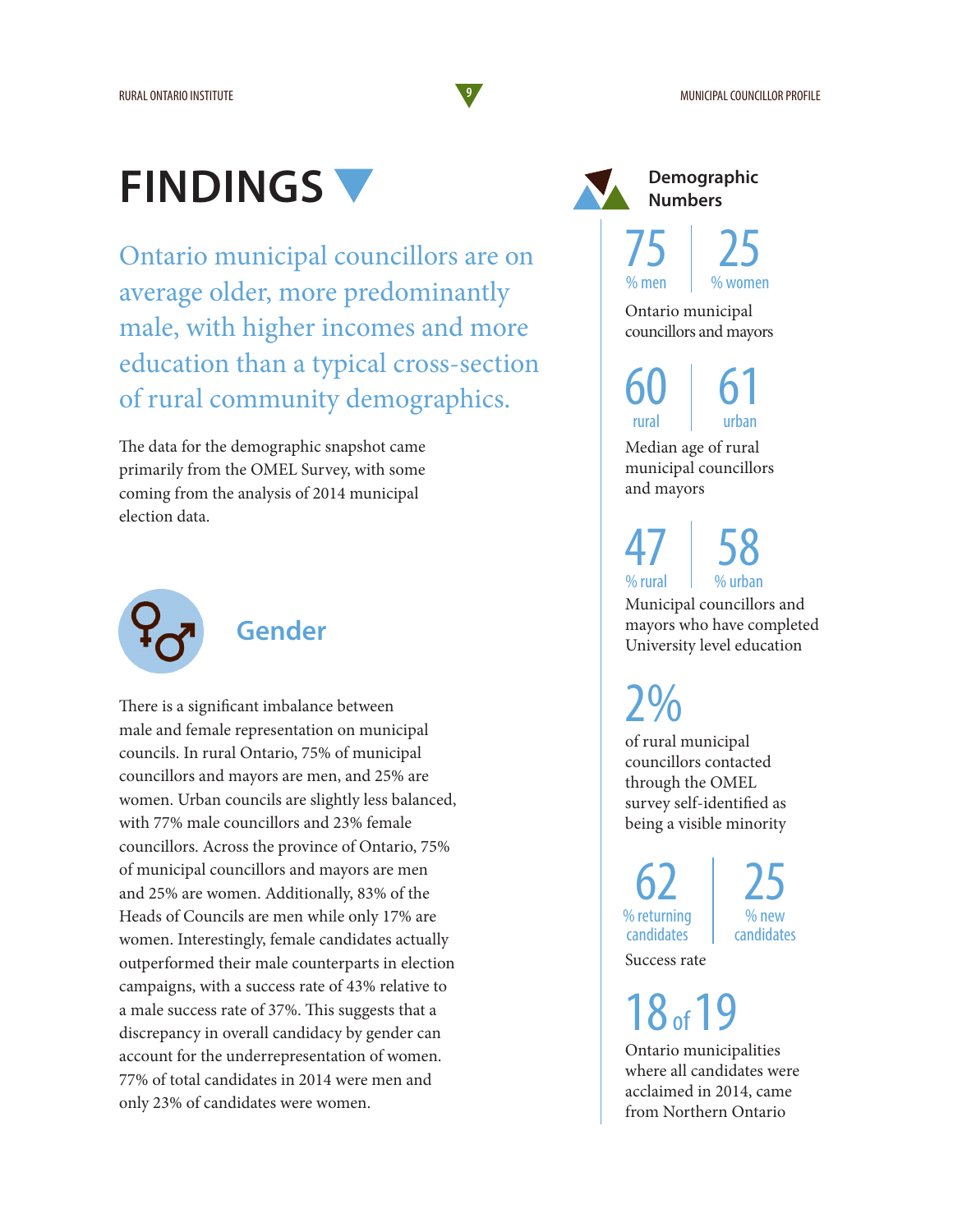

The majority of councillors and mayors are within 50 and 70 years of age. The median age of municipal councillors and mayors is 60 in rural communities and 61 in urban communities. The Provincial median age is 40. No further data is currently available on the age of candidates running for election.



#### **Education**

There is a greater proportion of University educated individuals on municipal councils than there is in the general population of Ontario. 51% of municipal councillors and mayors have completed a university level education compared to 30% of Ontario's population. Additionally, 58% of urban councillors and mayors have completed University level education, compared with only 47% in rural communities. No further data is currently available on the education of candidates running for election. running for election.

| <b>Service Service</b> | $\mathcal{L}^{\text{max}}_{\text{max}}$ and $\mathcal{L}^{\text{max}}_{\text{max}}$ and $\mathcal{L}^{\text{max}}_{\text{max}}$ and $\mathcal{L}^{\text{max}}_{\text{max}}$ | $\mathcal{L}(\mathcal{L})$ and $\mathcal{L}(\mathcal{L})$ and $\mathcal{L}(\mathcal{L})$ and $\mathcal{L}(\mathcal{L})$ |  |
|------------------------|-----------------------------------------------------------------------------------------------------------------------------------------------------------------------------|-------------------------------------------------------------------------------------------------------------------------|--|
|                        |                                                                                                                                                                             |                                                                                                                         |  |

#### **Income and Occupation**

46% of municipal councillors and mayors across Ontario earn more than \$50,000 annually, compared to 27% of Ontario's population in this income category. By extension, only 54% of municipal councillors and mayors across Ontario earn less than \$50,000 annually, relative to 73% of Ontario's population with income below \$50,000. No further data is currently available on the income and occupation of candidates running for election.



### **Incumbent, Acclaimed, Uncontexted**

Incumbents, or returning councillors, had a distinct advantage over new candidates in this election, with a success rate of 62%, relative to new candidates' success rate of 25%. 14% councillor positions in 2014 were acclaimed, meaning that 14% of the total municipal elected officials saw no challenging candidates. Furthermore, 19 municipalities across the province saw elections where all candidates were acclaimed and of those 19 municipalities, 18 were located in Northern Ontario. 78% of total acclaimed councillors were male and 22% were female.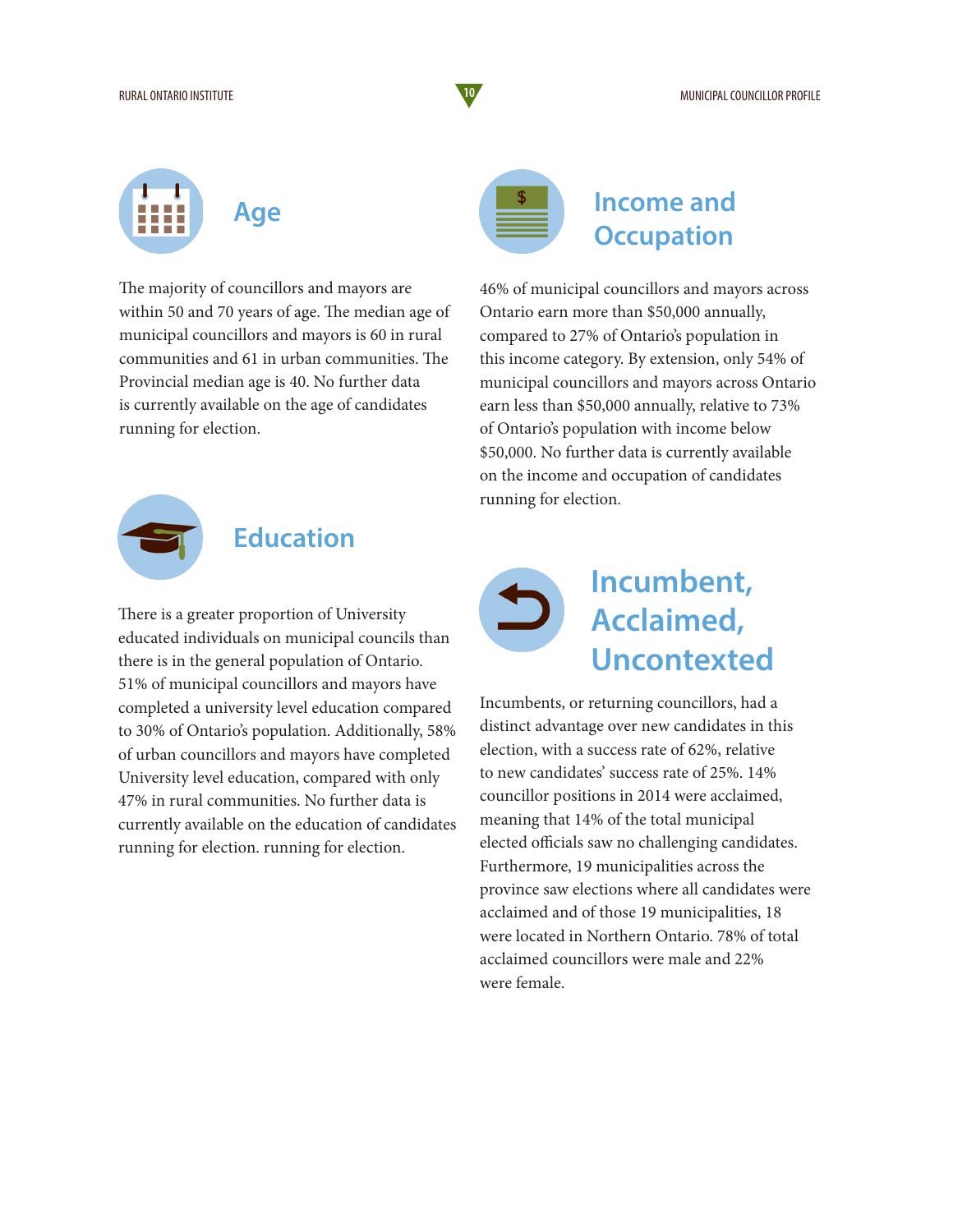

### **Racial and Ethnic Diversity Urban/Rural**

According to the census and National Household Survey for Ontario, 26% of Ontario's population have self-identified as a visible minority. Of those urban municipal councillors contacted through the OMEL survey, visible minorities represent only 4% of councillors, and among rural Ontario respondents 2% of total councillors self-identified as being a visible minority. In the development of the workplan for this initiative, the racial and ethnic composition of councils was thought to be an interesting area for inquiry. However, due to the data available and the responses we received for participation through interviews and focus groups, this aspect was scoped out of the current project. Currently no data exists identifying the number of visible minorities running for election. Racial and ethnic diversity is a broader issue facing rural communities across Ontario, especially given the increasing pressure for many communities to attract and retain newcomers in order to balance population decline. There is likely a role for municipal councils to play in fostering welcoming and inclusive rural communities. The connection between racial and ethnic representation on municipal councils and newcomer attraction is an important area for future research.



Given the data stemming from the OMEL survey and the 2014 municipal election data, it was found that there are not significant differences in the demographic composition of urban municipal councils and rural municipal councils. Rural municipal councillors have slightly higher levels of education, earning slightly higher annual incomes, however the representation across age, gender and race are very close to the same. This is an interesting insight into the municipal council role – if there is similar representation from urban to rural on municipal councils, perhaps there are factors that transcend these geographic boundaries influencing candidacy rates amongst different demographics.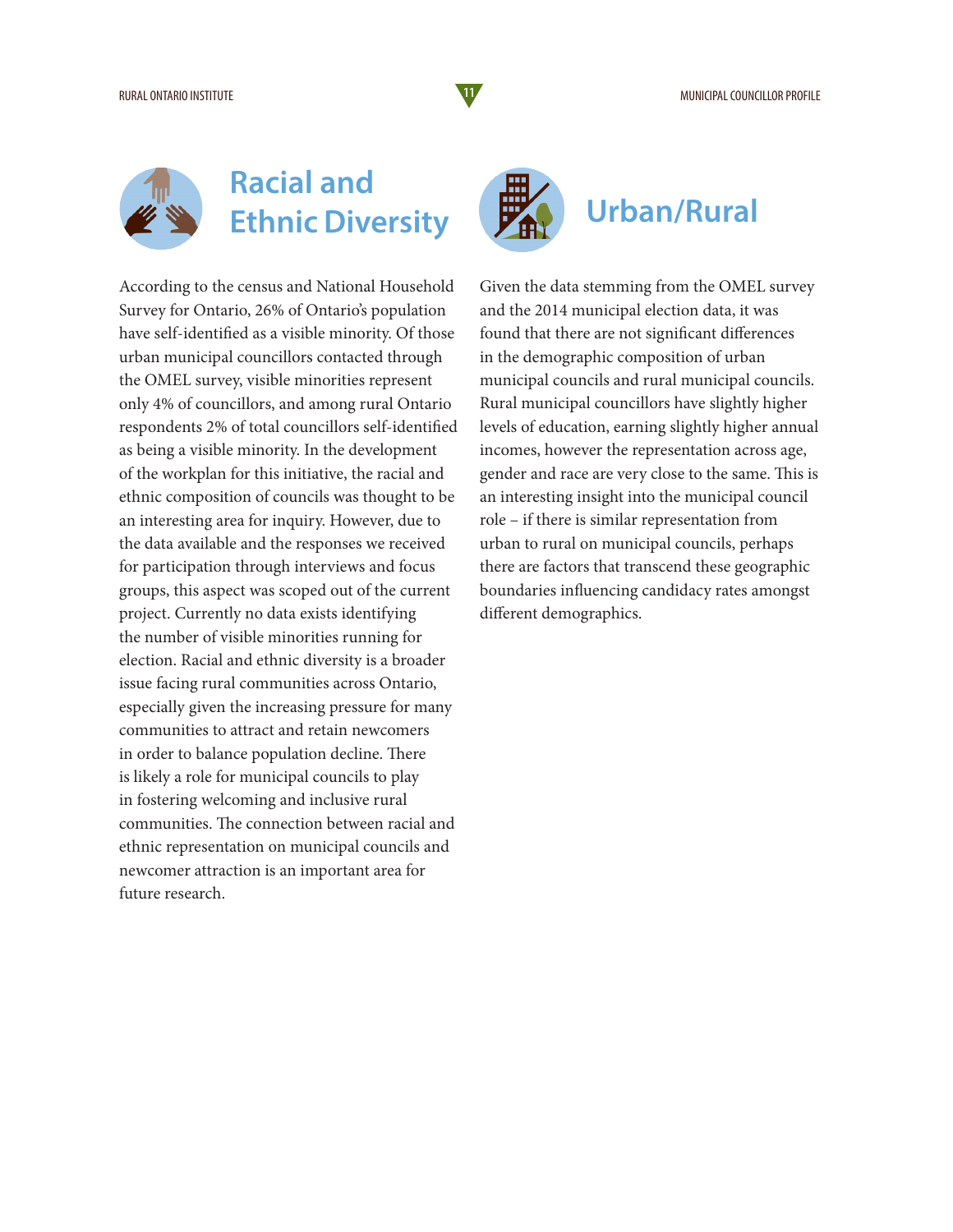#### **Demographic Snapshot Summary**

Given the demographic structure of municipal councils across Ontario, questions for further discussion included:

- Why are there such fewer women than men, both elected and running for council?
- What is at the root of the age discrepancies?
- Why do we see more retirees and part-time employees, relative to those employed full-time?
- Why are councillors generally more educated than Ontario's population writ large?
- Why are visible minorities not more highly represented on municipal councils?

In order to shed light on some of the emerging trends observed through the demographic survey and analysis of election data, these questions, and more, were posed in the interviews and focus groups with Councillors, Mayors, Clerks and CAO's. The resulting discussions largely centred on perspectives surrounding age and gender. However, beyond these two demographic categories, the interviews and focus groups also looked to better understand concepts around new councillor preparedness, common experiences and challenges for all councillors, some of the issues impacting the healthy functioning of municipal governance, and overall strategies for improvement. The specific rural context of municipal councillors was also explored further through interviews and focus groups, drawing from exclusively rural participants.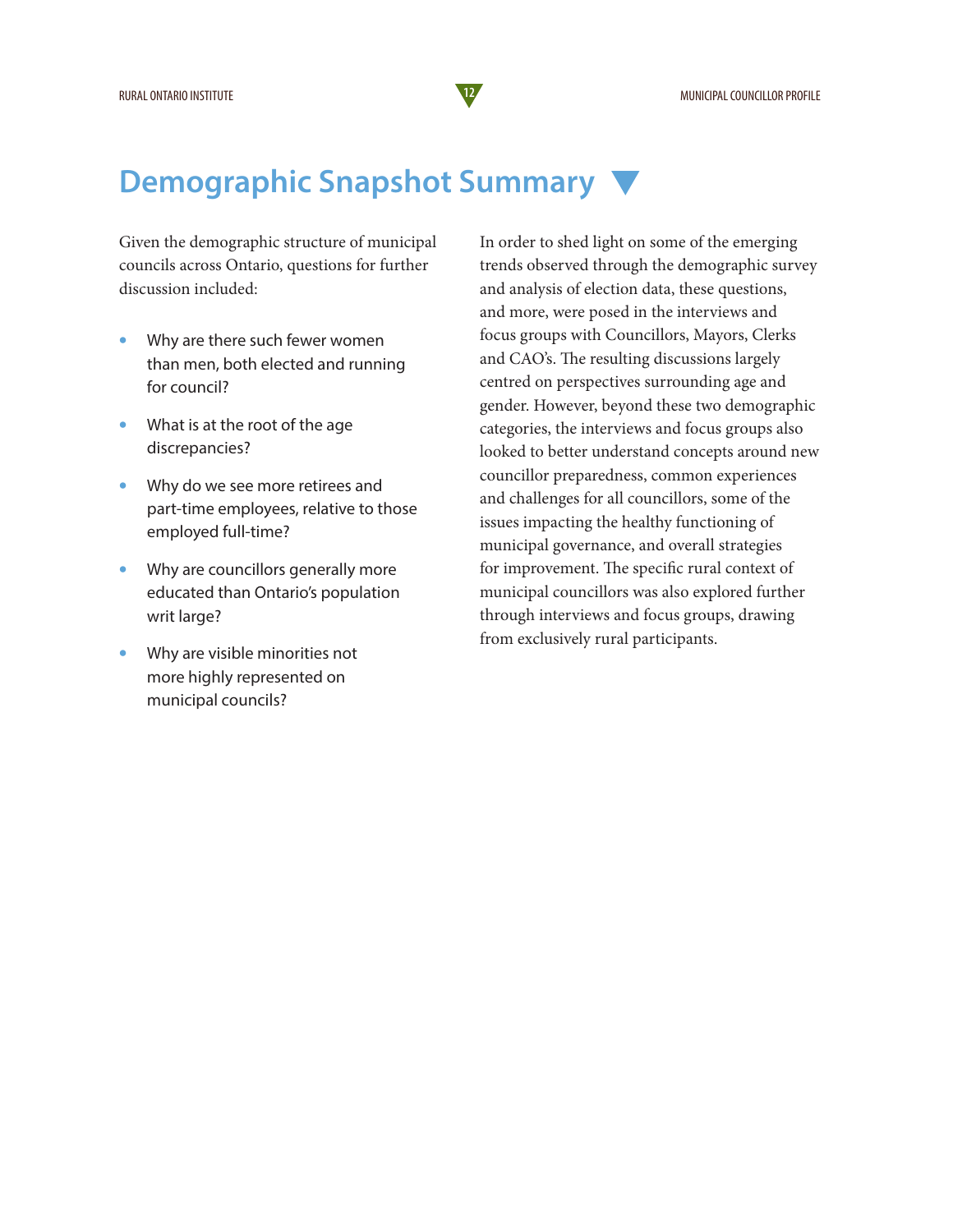### **WOMEN IN LOCAL GOVERNMENT**

There is a significant gender imbalance on municipal councils across the province of Ontario, with only 25% of councillor and mayor positions occupied by women. Additionally, only 17% of heads of council are women. In rural Ontario, 75% of municipal councillors and mayors are men, and 25% are women, whereas urban councils are slightly less balanced, with 77% male councillors and 23% female councillors

This trend is consistent across Canada as well. The national average in 2010 for female representation on municipal councils, including provinces and territories, was 24% (FCM, 2010). Today in 2015, the national average of female councillors and mayors is slightly improved, sitting at roughly 27% (FCM, 2015).



**Gender Distribution in Municipal Councils Across Ontario** 

#### **Percent MEN and WOMEN**

Current elected councillors (rural) 75% 25% Heads of council 83% 17% Running for election 77% 23%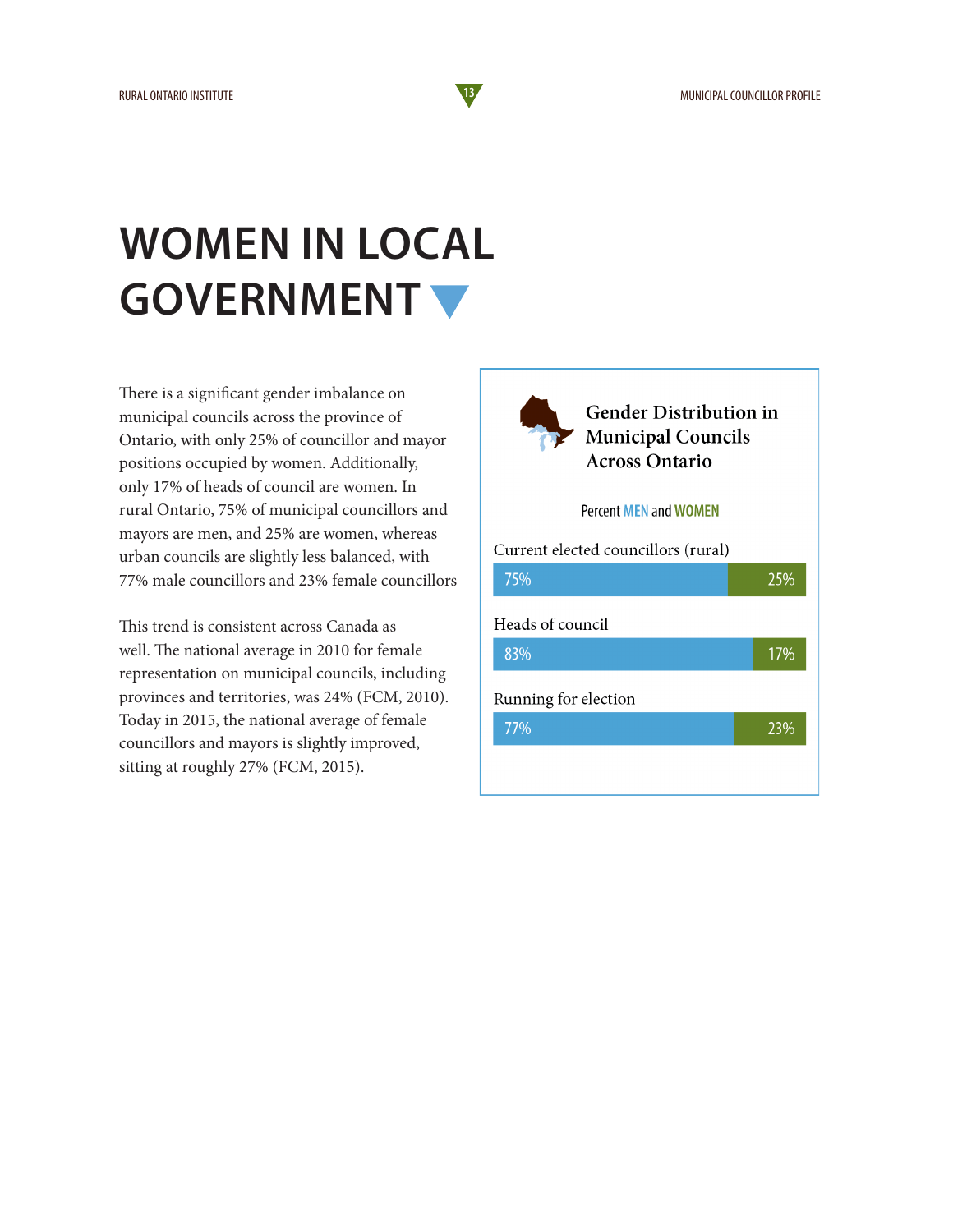While women running for council have in fact seen slightly higher success rates than men running for council, there remain significantly fewer female candidates. This imbalance in overall candidacy is the driving factor for the underrepresentation of women, and begs the question, why are such fewer women running for councillor and mayoral positions?



Women experience the same challenges and hurdles on council facing the wider population, from family commitments to time management to building the necessary skills and expertise required to perform the ongoing duties associated with the job. However, through interviews and focus groups, there have been additional factors identified that may better explain female participation in politics.

What needs to change comes from the idea of socialization: what do we see as roles for women relative to men? As long as we think a woman is abandoning her family and a man [is] serving [his] community, we will continue to see these lower numbers for women.

With a trend that has persisted over a number of elections, it becomes evident that women's underrepresentation on municipal councils is not statistical chance or a generational issue, but rather broader societal forces affecting female candidacy. Some of the most common issues identified through interviews and focus groups for women in politics include: a lack of socialization as leaders, too few female role models, a lack of self-confidence and an ongoing negative working environment.

"For me, it is about gender. It's that subconscious thought that 'I can't be on council. That's not what Council looks like.' And really, that was my knee-jerk reaction. It's important to change what that picture looks like. "

Some female councillors we spoke with believe young girls are not encouraged to take charge and take on leadership roles in the same way as young boys. Where boys might become more comfortable with addressing conflict at a young age, they are thought to be in turn more comfortable running for municipal council.

Fewer women in municipal leadership roles equate to fewer role models to inspire younger women, and this can in turn affect a women's confidence in running for election. Many women look at existing councils, and given their demographic structures these women do not see themselves succeeding in this position. Further, as municipal councils are often a maledominated environment, some women feel intimidated to get involved. A negative work environment, following from ongoing conflict, public scrutiny, persisting gender stereotypes and overt sexism, is cited as a common struggle for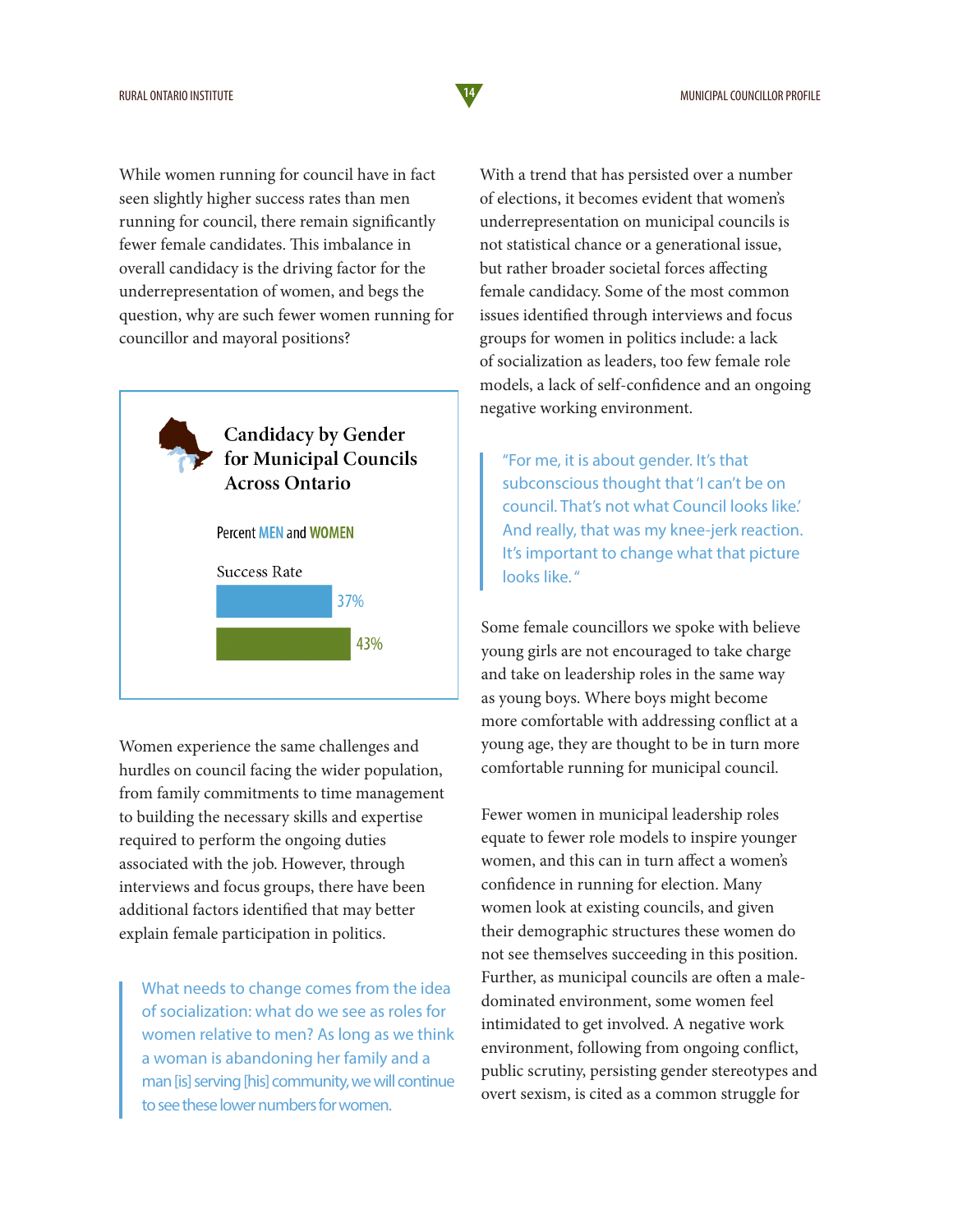female councillors, and a deterrent for many of their female friends and colleagues.

"I think oftentimes what it takes – what it took for me – is someone tapping you on the shoulder and saying, 'you have the skill set for this, and we need a strong candidate in this area.'"

The current underrepresentation of women perpetuates many of the issues identified above. If young women don't see opportunity for themselves in municipal politics, if they don't have female mentors who can reach out and support them, it remains a significant challenge to encourage greater participation in the future.

"I belong to a really interesting women's network that's been meeting since 1986. It sprang up primarily because we couldn't join Rotary at the time and there were a number of businesswomen who wanted a way to meet. But then it evolved – it didn't matter if you were a businesswoman, if you were home, whatever. It's now essentially a support group, a mentor group. We come from all ends of the spectrum politically, personally, by age, whatever. These women are an important sounding board and you need that kind of network around you. You can't do it alone."

"One of my ideas is to encourage AMO and Ontario Small Municipalities to have an active women's caucus, to not only support the women already elected but to encourage those organizations to find ways to mentor other women and support them in running and being successful. It would be a women's caucus for leadership and mentorship and could take many forms. I think there's something really powerful in bringing people together to talk about their life experiences."

#### **RECOMMENDATIONS**

- Profile more prominently female role models in municipal politics
- Encourage peer to peer mentorship and networking amongst women
- Actively recruit more women for all levels of municipal governance (candidates, committees, volunteers)
- Encourage implementation of a collective "code of conduct" review at council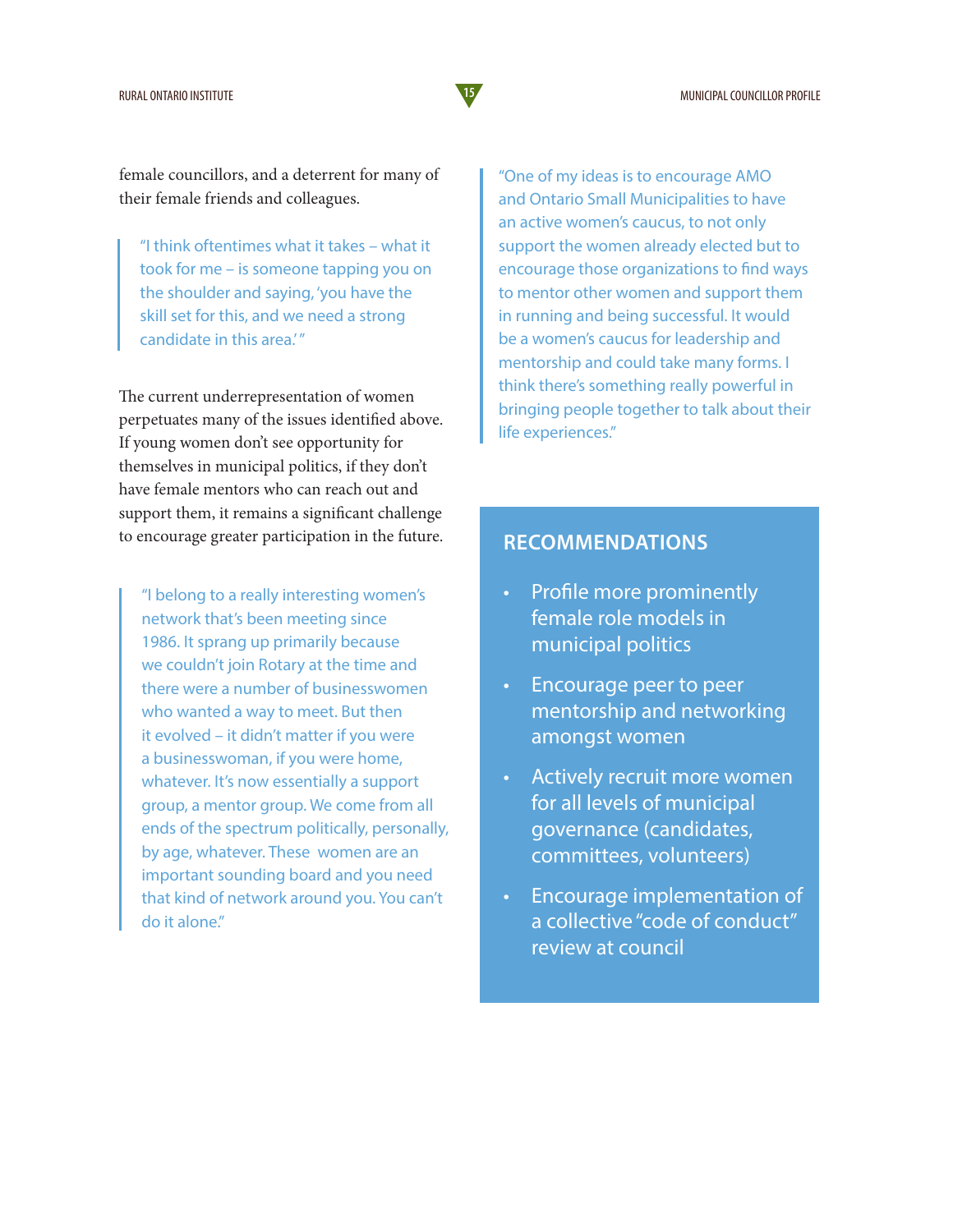## **YOUNGER MUNICIPAL COUNCILLORS**

There is a distinct age discrepancy on municipal councils, with a median age of 60, relative to the median age of 40 across Ontario. According to the OMEL survey, 69% of councillors fall between the ages of 50 and 70 (+/- ‐ 10 years of the median age) and only 9% fall in the youngest age bracket, those between the ages of 18 and 40. Younger councillors are understood, for the purpose of this report, to be under the age of 40.

> Age Discrepancy in **Municipal Councils Across Ontario**

Median Age **Municipal Councils: 60** 

Ontario 2011 Census: 40

Percent of Councillors 18 to 40 years of age: 9%

50 to 70 years of age: 69%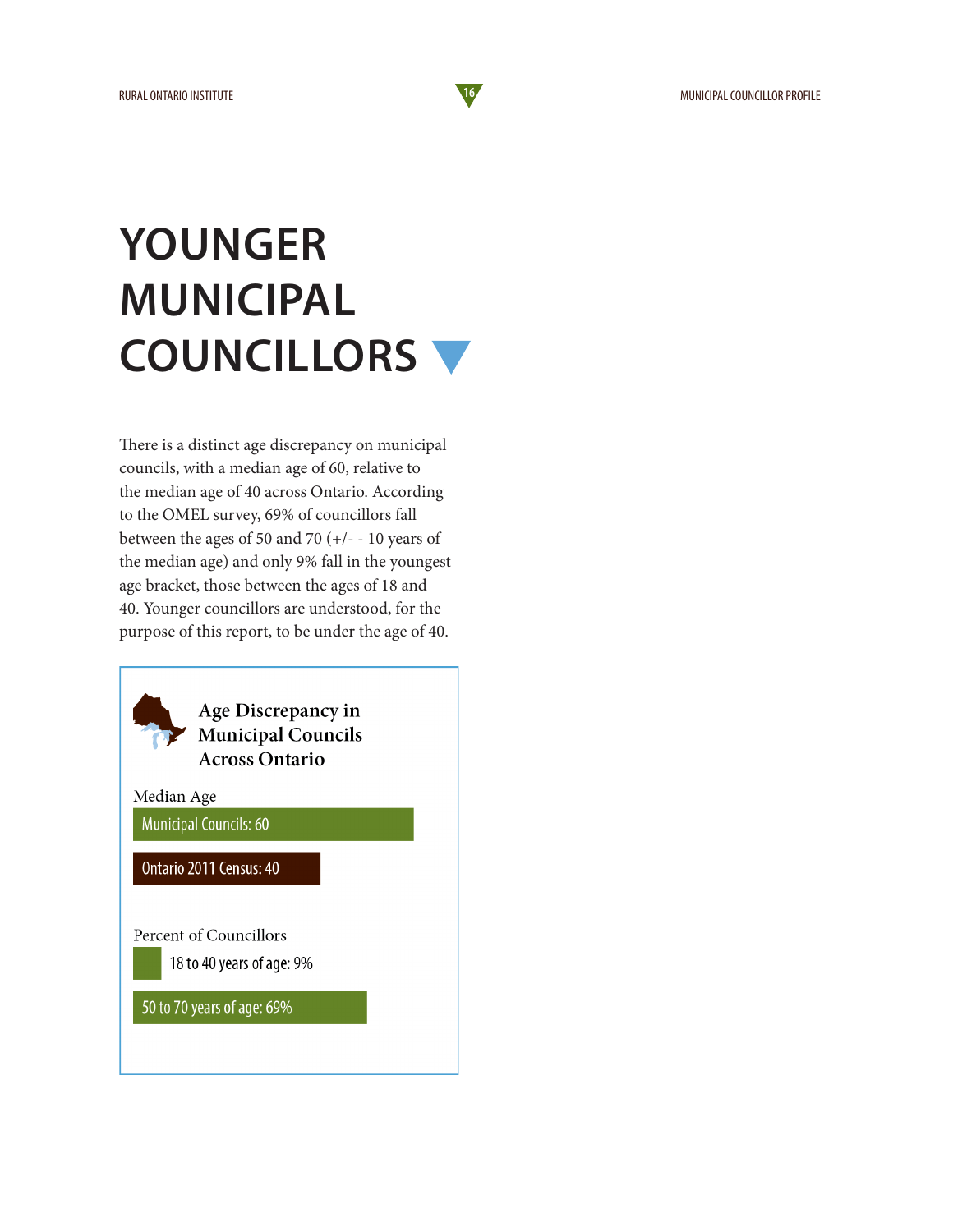Age distribution of Ontario's municipal councillors (2015) relative to the Ontario Census (2011), by age

Percent of RURAL municipal councillors, URBAN municipal councillors, and ONTARIO CENSUS in each age category



"I was definitely not represented in my own community, so that was the driving force behind [running for election]. I was young, had two kids at the time, and I was not represented on council at all."

For many, this age discrepancy is seen as inevitable, stemming from the overall nature of the work and the relative life situations for older and younger councillors. Daytime meetings during regular working hours, weekly hours of

work and minimal remuneration meet young families, full-time jobs and new mortgages. The job of municipal council, for many, is not seen as a "young person's sport".

"It is not a young person's sport from a time commitment point of view. I would love nothing more than to quit my day job so that I could do this again to the fullest of my capabilities, but I have a pension, and at [under 50] I'm not in a position where I could walk away from a pension."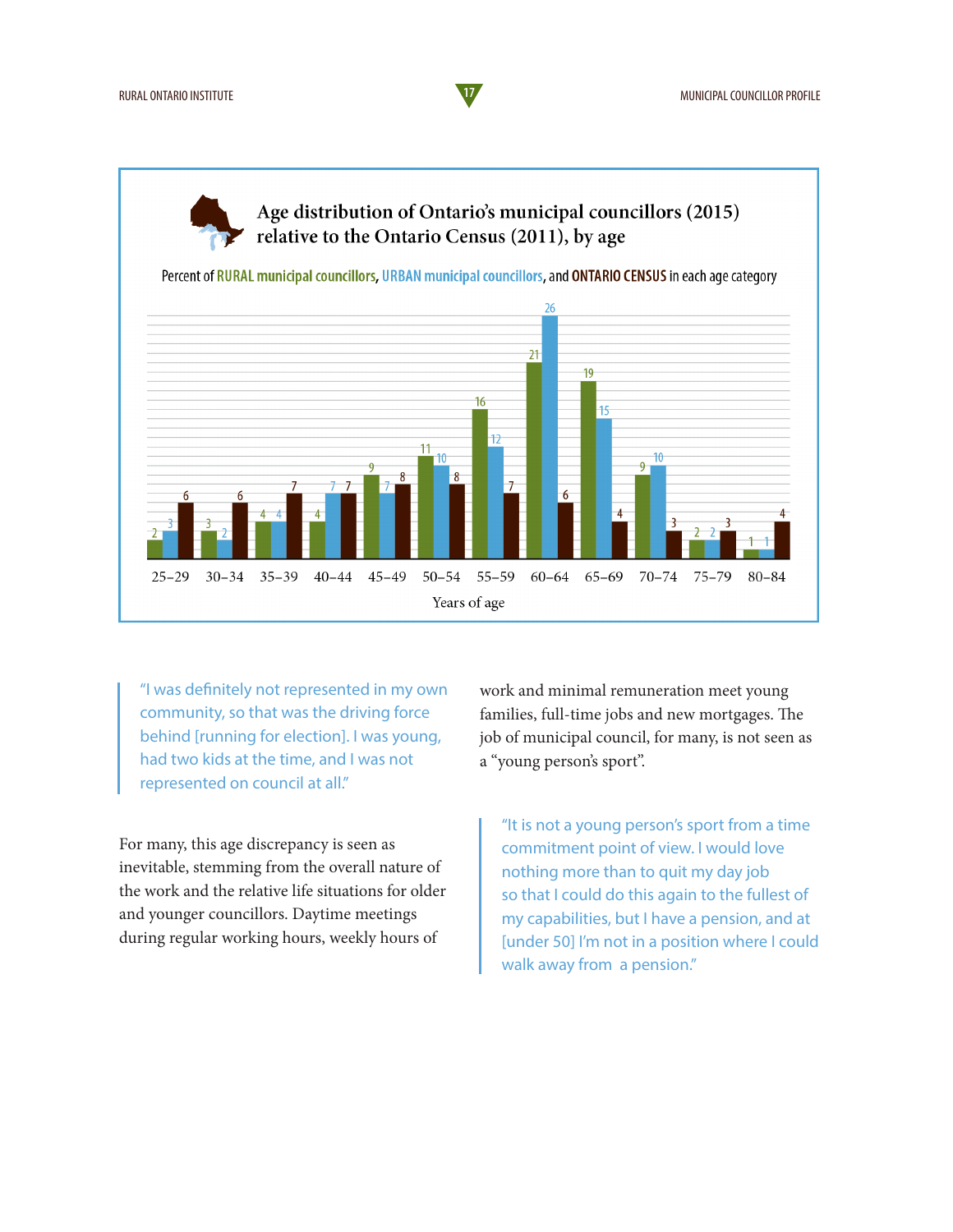"Because it's a part-time job, most of the work takes place between the time when you come home from your day job and the time your kids go to bed. And you never get that time back. So if you have a young family, the worst thing that can happen is you either rob your family to do the job, or you rob the job to do right by your family."

Most would agree that younger councillors, bring fresh new ideas to the table and, while not a universal truth, younger councillors are seen to better represent the evolving needs of younger families in rural communities. It is widely regarded as important to attract and retain younger people to the municipal system, as these are thought to represent future leaders for rural communities across the province.

Councils with a majority of longstanding incumbent members, re-elected over a number of terms, are seen by some to hold communities back as councillors can become averse to change and restrict the adaptation that is necessary to meet evolving needs and opportunities. Some have called these councils "stagnant".

Conversely, young councils, or particularly new councils arising from high turnover in an election, can equally pose challenges for municipal governance as councillors may find themselves re-inventing the wheel and revisiting old mistakes. While younger councillors are seen as important contributors, the value older councillors bring to the table includes things such as: corporate knowledge of local decisions, mentoring of new councillors, and overall life experiences that guide decisions. Given these observed dynamics stemming from councillors' age and experience, recognizing the role that both old and young councillors can play in supporting one another is seen by many as important to ensuring healthy succession of municipal leadership and council operations.

"There are a lot of older people in the process. What happens there is that you don't get the views of young families. The young families do different things in your community, they're involved in different recreational programs and different things are important to them. Senior retired people have their own important issues. It's certainly important to get a good cross-section of your constituents represented by the various age groups."

"Young thinking doesn't necessarily mean better thinking… It is a little bit ageist to say old people don't want to do anything for the community. It's not about the age but what the whole community, and staff, want to move forward with. It's not [only] about getting the younger people involved, it's about getting the right people involved."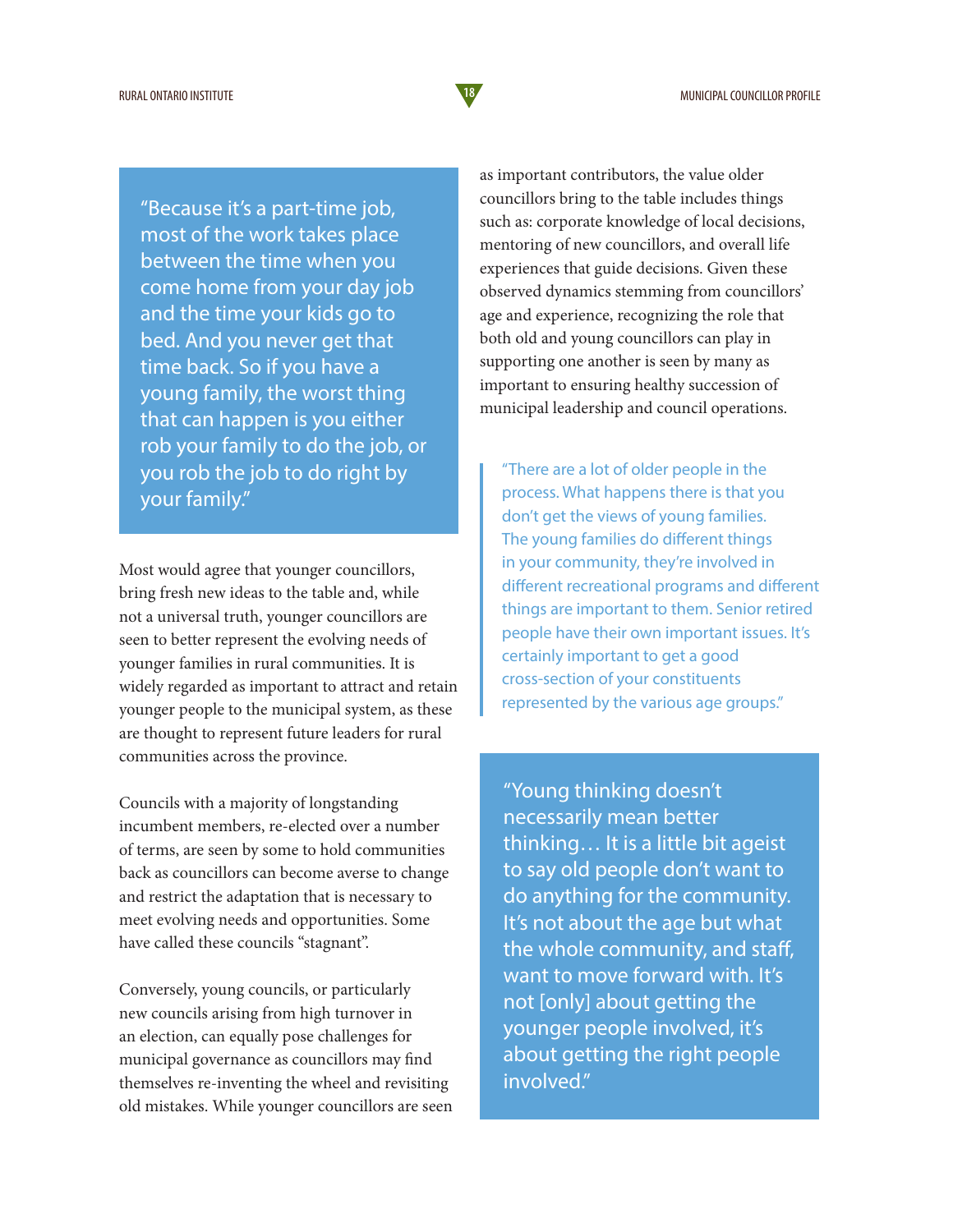Municipal council is not the first instance of community engagement for a majority of currently elected councillors we spoke with. Attracting young councillors, and all councillors, requires introducing them to council in various ways, through education and exposure to various volunteer committees. The underlying goal is to show a new generation the value of municipal politics, teach them the process for getting involved and foster their confidence in making the decision to run for election. By attracting more people to run for council, it is thought there will be more healthy competition for these positions, and councils will be drawing on a wider talent pool for future candidates.

"It goes back to getting people in touch with their community and knowing what's going on. Once people start to know how things work and understand where they can get involved to help their community, I think they'll be more likely to take that next step and run for council or volunteer for a committee, or whatever it is."

"As you get them involved, and you give them responsibility, they feel that they're welcome and accepted and they bloom. My son was our fair ambassadoor for the agricultural society – he was even the home craft president on our fair board at the age of 16. The older people respected him, and there you go. That's the key, is getting that respect from older people. And for some of them that's a hard thing to grasp. It's hard for the older ones to let go."

#### **RECOMMENDATIONS**

- Profile more prominently young role models in municipal government
- Start small: get youth involved in the community in different ways ex: Junior Farmers, 4-H, school council
- Deliver greater education/ outreach programs around municipal government with local schools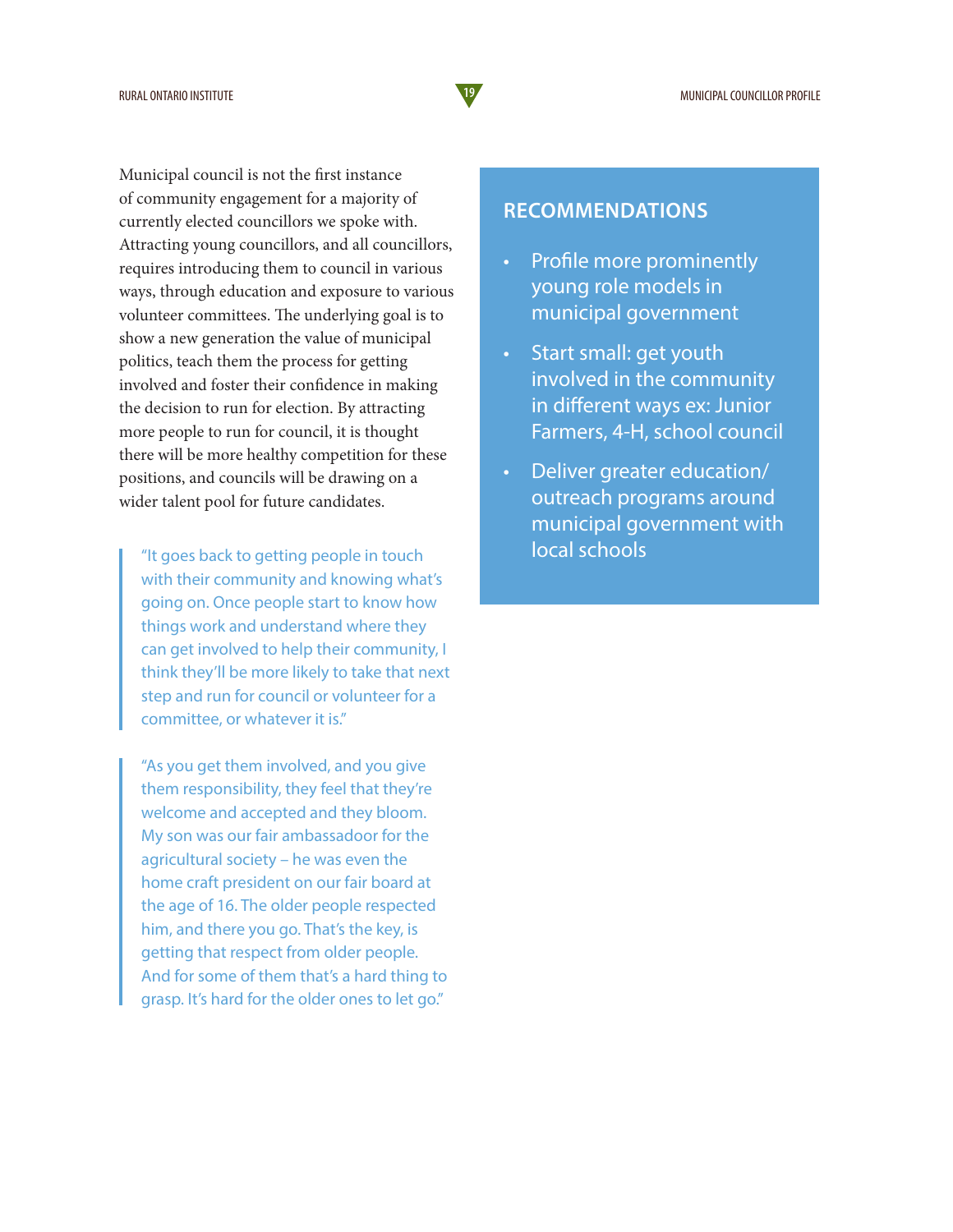### **CHALLENGES FACING ALL MUNICIPAL COUNCILLORS**

While there are certainly many challenges unique to different age groups or genders, there are nonetheless inherent challenges all councillors face in running for election and in fulfilling expectations.

From what we have heard, these common challenges affect different demographic groups in different ways. While factors like role models, self-confidence, negative work environments, time management, remuneration and incumbency advantage, may have a greater impact on younger or female candidates, at the end of the day, they affect all councillors in different ways.

Role models and self-confidence are important to many councillors, regardless of gender. Family histories in municipal politics or prior community involvements have been common amongst many councillors. These family role models can be important precursors to a future councillor's decision to run for election. Similarly, many councillors, not only women, identified confidence as an important facilitator to getting involved, something that can come through leadership programs, skills and experience, or prior community involvements, to name a few.

It takes a fair amount of selfconfidence to stand up in front of a community and say, "this is what I stand for, and I want you to vote for me". Because when people don't vote for you, it hurts.

While it is often an issue that affects younger councillors more significantly, most all councillors also point to the challenge of time management, and balancing personal and professional commitments with their council duties. Young or old, everyone has priorities outside of council. As a result, something we have seen through the data that illustrates this struggle is that many councillors who make this position work have flexible or part-time work arrangements and a majority of councillors are retired.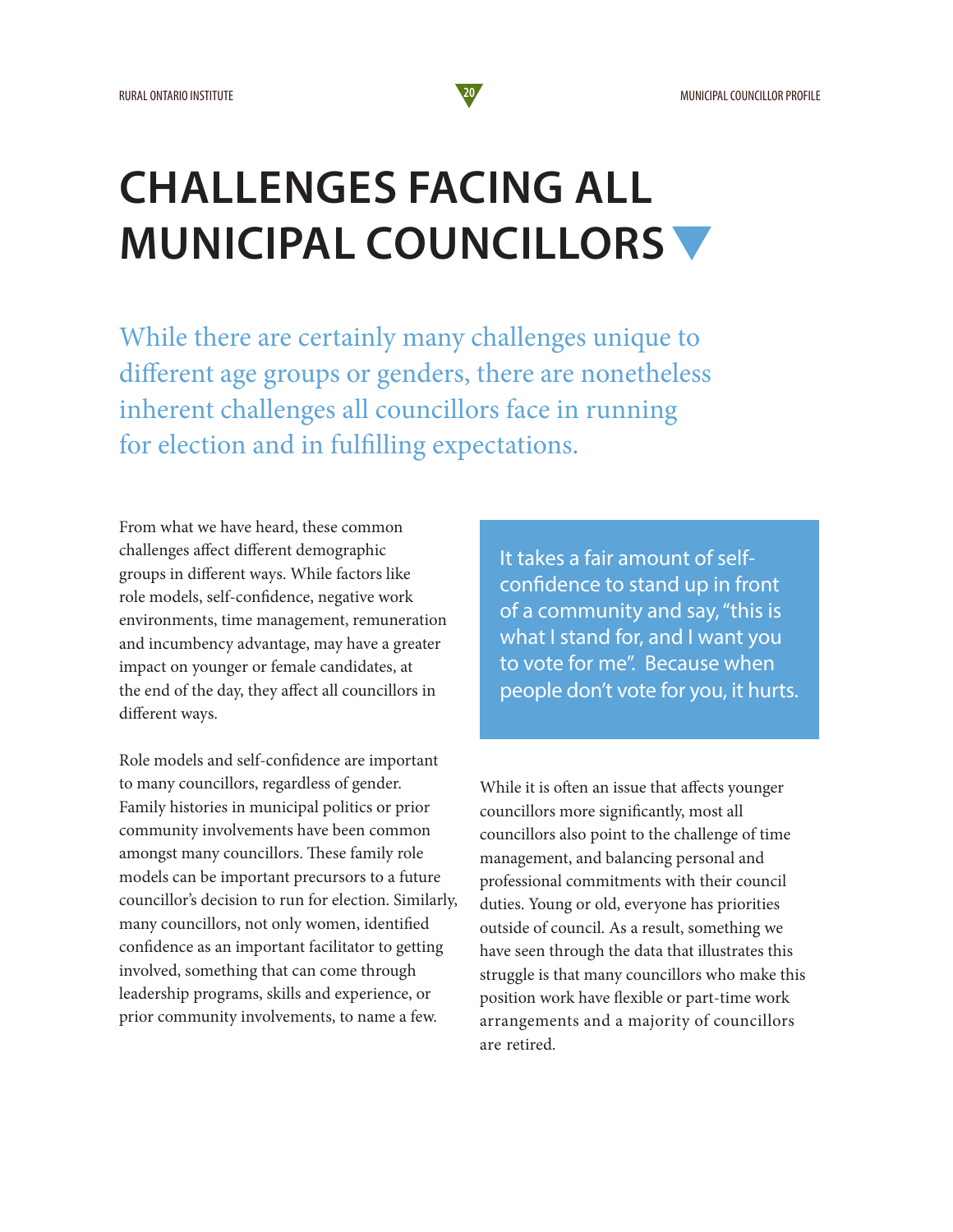Incumbency advantage is something that affects all new candidates contemplating running for election. Of the candidates actually running for election (not acclaimed), 30% were incumbents and 70% were new candidates. With a 62% success rate for incumbents (compared to a 25% success rate for new candidates), 52% of the actively elected candidates were incumbents in the election. This is discouraging to many potential candidates who see running for election as a futile effort, and could contribute to the numbers of acclaimed councillors (uncontested in the election) we see in many jurisdictions. As 74% of incumbents were also male, there is a significant electoral advantage for men, stemming from the historic composition of municipal councils. I would hypothesize similar trends exist across age discrepancies, racial discrepancies, and economic discrepancies, to name a few. Incumbency advantage thus mitigates any shift in councils' demographics by perpetuating existing demographic structures.

"You couldn't run against this mayor anyway – it's his full time job. He's been in municipal politics for years and he's been a good old boy from the beginning."

Something that affects all councillors equally, regardless of demographic characteristics, is councillors' relative preparedness for fulfilling council duties. Despite the training that currently exists, many councillors report feeling underprepared for their new roles and responsibilities on council, from managing a budget, to interacting with the public, to understanding the complexities of conflict of interest legislation. While the existing training is largely touted as useful and effective, accessibility to, and a lack of interest in the available training

is a common issue. Mandatory pre-candidacy training, broad public education, and mentorship opportunities are all identified as potential strategies for improving the current state of affairs. Many councillors have reported relying more heavily on informal learning opportunities (mentorship, personal reading and learning "on the fly") in order to learn the ropes with regards to their roles and responsibilities on municipal council.

"I have a solid business background. I have an MBA. And I had dealt with government at the provincial and the federal level. So I thought I was fairly well-acquainted with what it took to be a councillor. Like most people, I think, who get elected for the first time, I quickly found out that I did not know as much as I thought I did."

"For the first two years you are useless. You're learning how this whole thing works. Not to say that you don't have any good ideas in those first two years, but you're pretty much useless until you figure out how it all works."

A fundamental part of the municipal system is conflict – councillors come together as a group to discuss different issues affecting their community and make decisions to determine the appropriate actions to for the municipality. Many councillors, male and female, have spoken about the challenges associated with a negative work environment on council. Relationships and interactions with constituents, fellow councillors and municipal staff have all created negative experiences and at times quite hostile working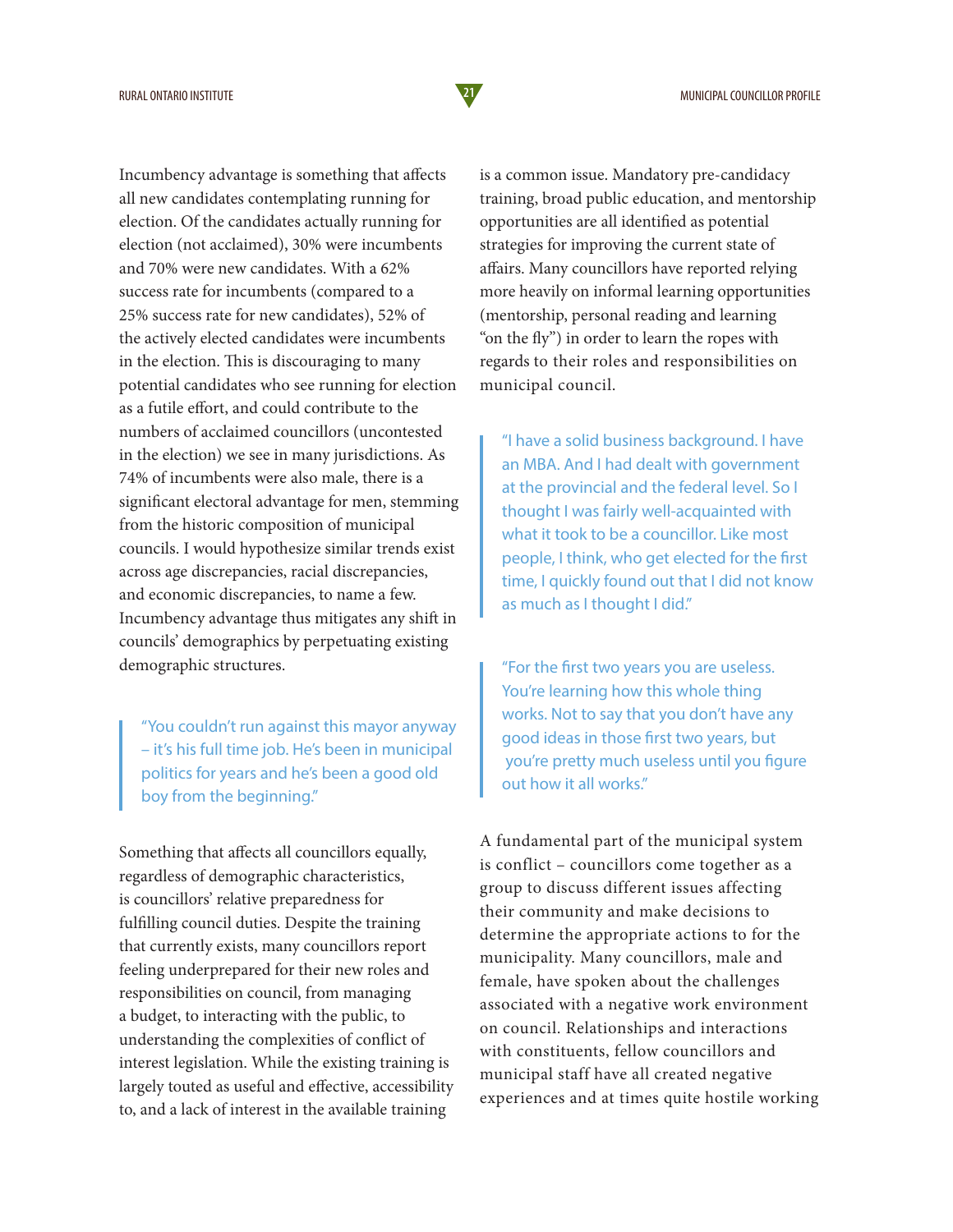environments. While this is a reality that affects candidacy for both genders, many have suggested this is a particular deterrent to potential female candidates.

"The odds of me running again are not good by the way – it's damned unpleasant in a lot of ways."

#### **RECOMMENDATIONS**

- Implement public education campaign: improve collective understanding of municipal government
- Encourage implementation of a collective "code of conduct" review at council
- Foster additional and ongoing mentorship and networking opportunities amongst councillors
- Improve/expand existing precandidacy training and new councillor training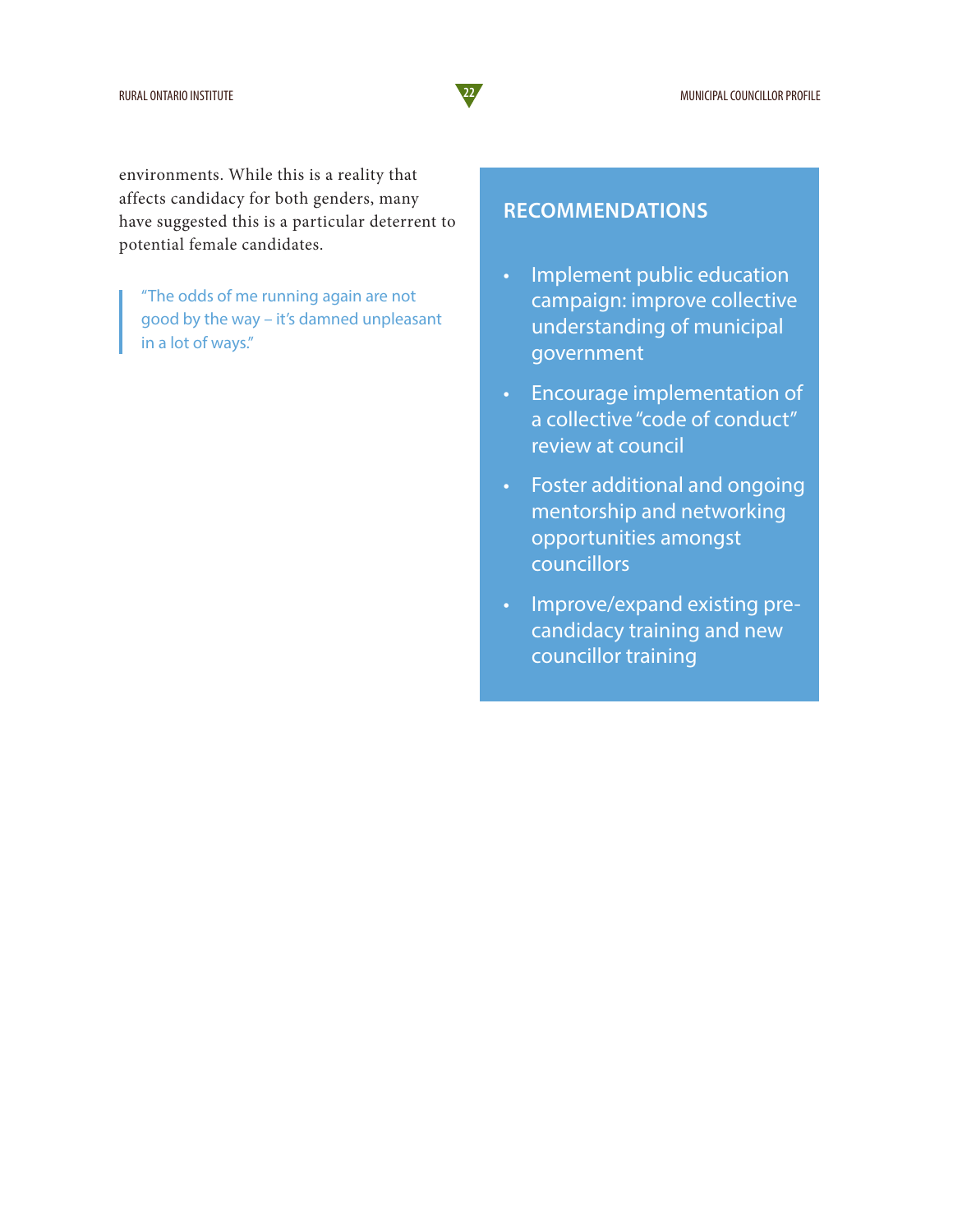### **PRIORITY ACTION AREAS**

### **Candidate Attraction**

Attracting candidates from a wide talent pool has been identified as an important element of healthy local democracies, where not only new talents and skills can be leveraged, but new perspectives, experiences and fresh ideas can be uncovered.

Greater participation in municipal politics also brings healthy competition, decreasing rates of acclaimed councillors and providing additional choice to the electorate. There have been a variety of suggestions for developing greater participation or candidacy in municipal politics across the board, by age, gender, race or socioeconomic status.

### **Collect more robust data for all municipal candidates across Ontario**

Collecting more robust data for all municipal candidates contributes in a number of ways to the challenges discussed throughout the Municipal Councillor Profile. Collecting information from all registering candidates through a mandatory survey would provide absolute numbers for various demographics represented both in candidates and elected officials. This would identify underrepresented groups needing future attention and allow different regional organizations/programs (like Women in Politics) to assess the local or regional impacts from

election to election of the various activities and programming they have been implemented. While existing data indicates gender, acclaimed and incumbent councillors, additional information could easily include age, occupation, education, income and racial identity. More detailed qualitative information could also be gathered through a more detailed survey, asking for example about motivations for running or previous experiences that have prepared them to run.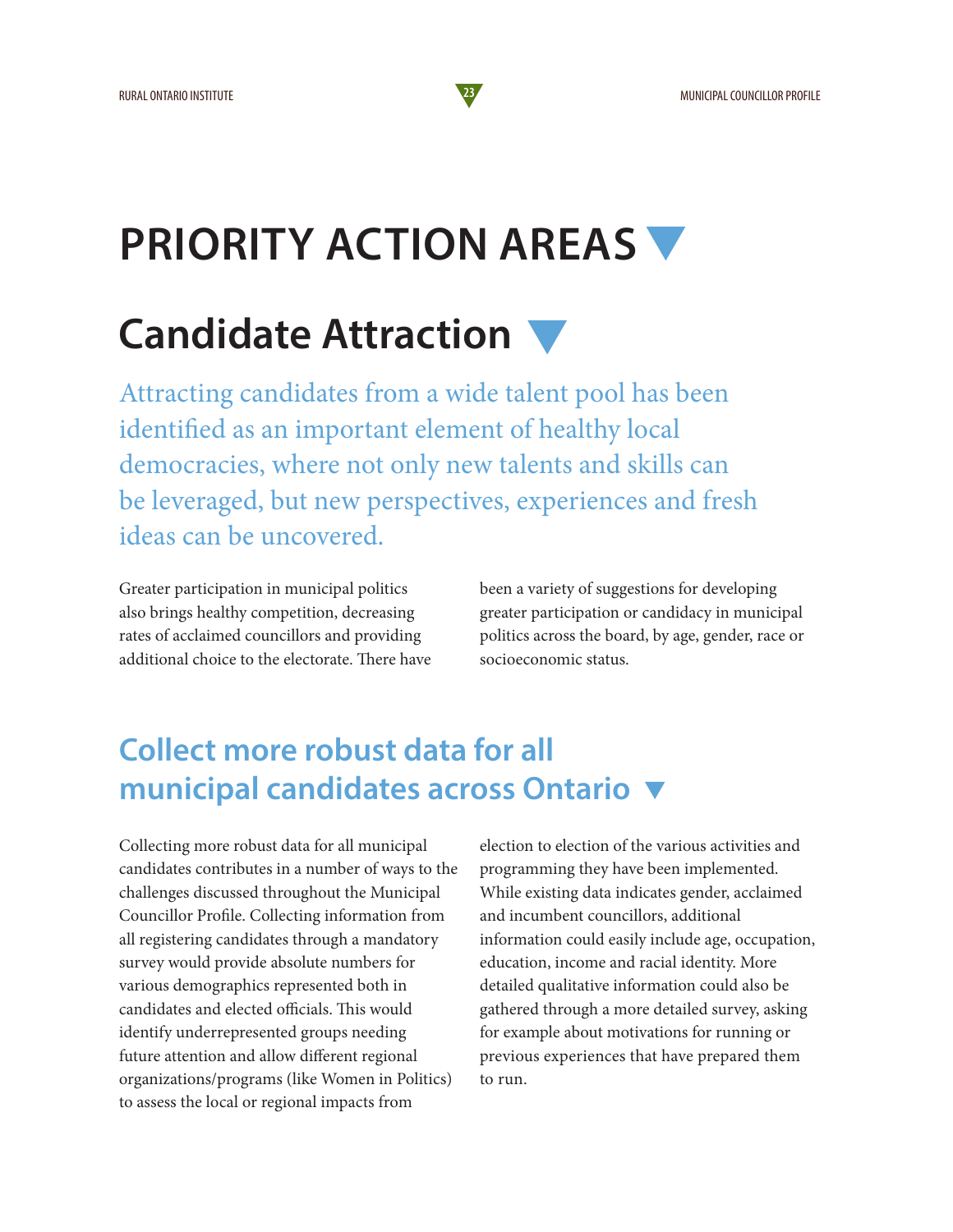### **Identify and build on existing candidacy programs**

Municipal clerks currently are responsible for administration of local elections, however programming focussing on attracting candidacy risks placing them at odds with any incumbent councillors running for election. The challenge then is to identify who carries this torch and takes responsibility for candidate attraction initiatives. Currently programming exists and is doing great work, though there is an opportunity to better integrate some of the strategies being used and to communicate the various opportunities more widely. Youth programming like Municipal Youth Councils, Local Government Week, FCM's Municipal Youth Engagement Handbook and The Emerging Municipal Leaders Forum at OGRA/ ROMA are making great strides with engaging young leaders in municipal politics. There may, however, be more work being done by individual clerks, or civic associations, for example, that goes unrecognized. Programming supporting women's participation in municipal government

is also doing important work, though various organizations like Women In Politics – Thunder Bay, Women and Politics – London and FCM's Women in Local Government, are not communicating amongst themselves and sharing their experiences. There is a missed opportunity in not sharing existing strategies and lessons learned for candidate attraction. As these regional organizations would not be competing with each other, there is a great opportunity to build capacity and strengthen their impact by coming together in a seminar to share experiences – successes, challenges and new ideas. A seminar like this could focus on candidate attraction more generally as youth and women, for example, share similar challenges. Seminars like this could inspire broader leadership & capacity building programs in the future. Establishing who takes responsibility for candidate attraction is a significant challenge warranting further discussion and brainstorming.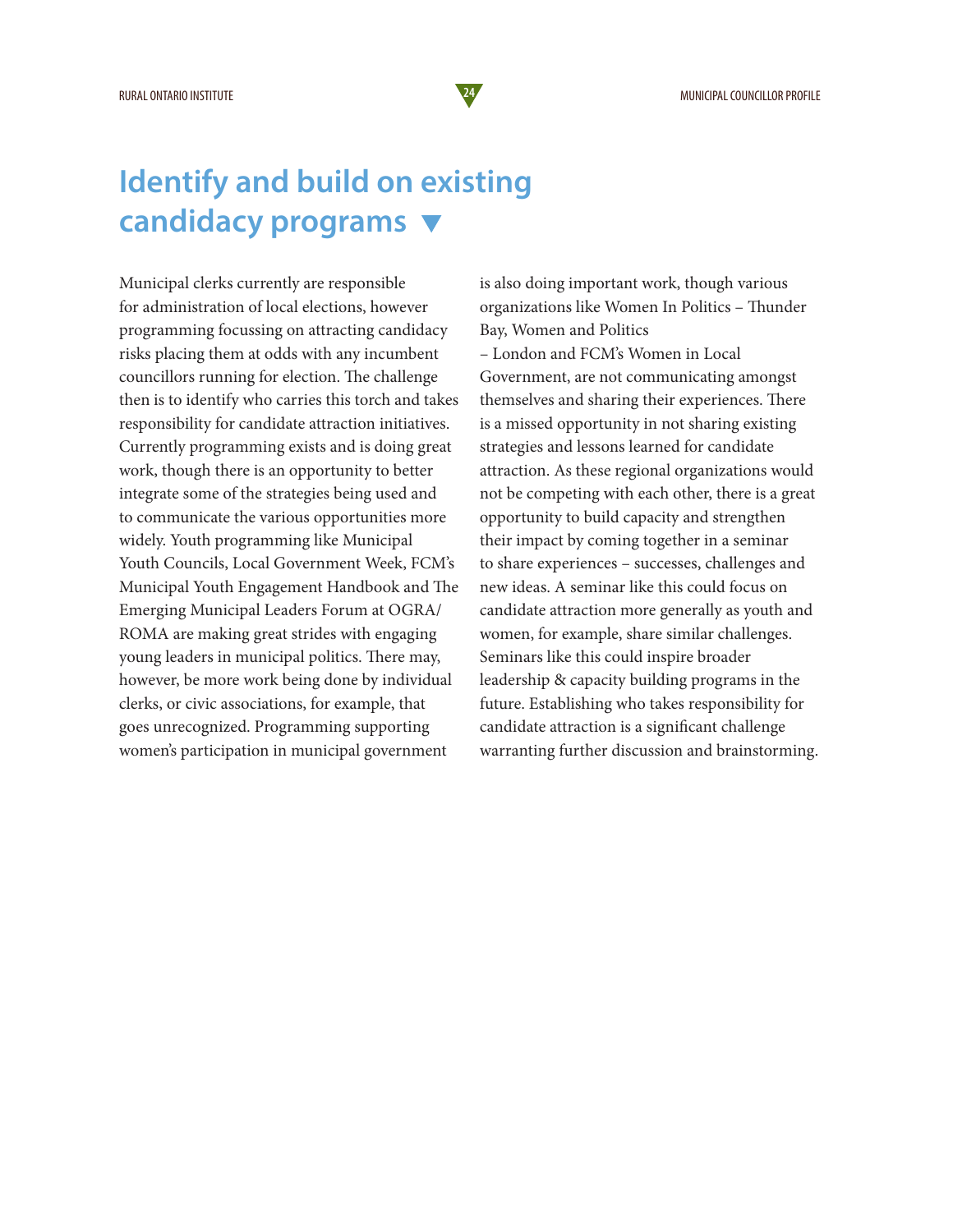#### **Foster Mentorship and Networking Amongst Future Leaders**

Building social capital and personal networks can in turn build the confidence needed to run for council, particularly for currently underrepresented demographics. A strong network of future leaders is thought to be important to the overall resiliency of the municipal system. Mentorship has been widely acknowledged by councillors, mayors, clerks and CAO's as an important element for both training councillors and encouraging candidacy. Many candidates have identified needing a friendly push to run for election, from a trusted colleague who has been there and understands the system.

Further, the advice and knowledge that can be passed along has proven crucial to instilling self-confidence in potential candidates. More widespread networks of mentors could provide these functions to greater numbers of highly qualified potential councillors. As mentorship is currently unofficial and informal, there is an opportunity to improve access to mentorship opportunities. Formal networking events with existing councillors from within a community or across a region can help establish some of these important social connections.

### **Public Education & Social Marketing: Encourage Small Steps**

A widely agreed upon strategy for encouraging candidates is to focus on encouraging a variety of local community engagement opportunities. Most councillors acknowledged that their own civic engagement did not begin with running for council – that they have been involved in a number of different community organizations or projects prior to their decision to run for council. It is widely thought that engaging citizens in municipal committees and within the broader local community (and youth in particular) in meaningful ways is an effective

strategy for developing future leaders. Engaging more people from various backgrounds in smaller community projects or organizations is integral to demonstrating the value of getting involved in the community, and breeding the confidence and experience for people to run for council. Providing positive first experiences with civic engagement, where people can experience positive results and see the value in their participation, is integral to fostering future engagement and collective action.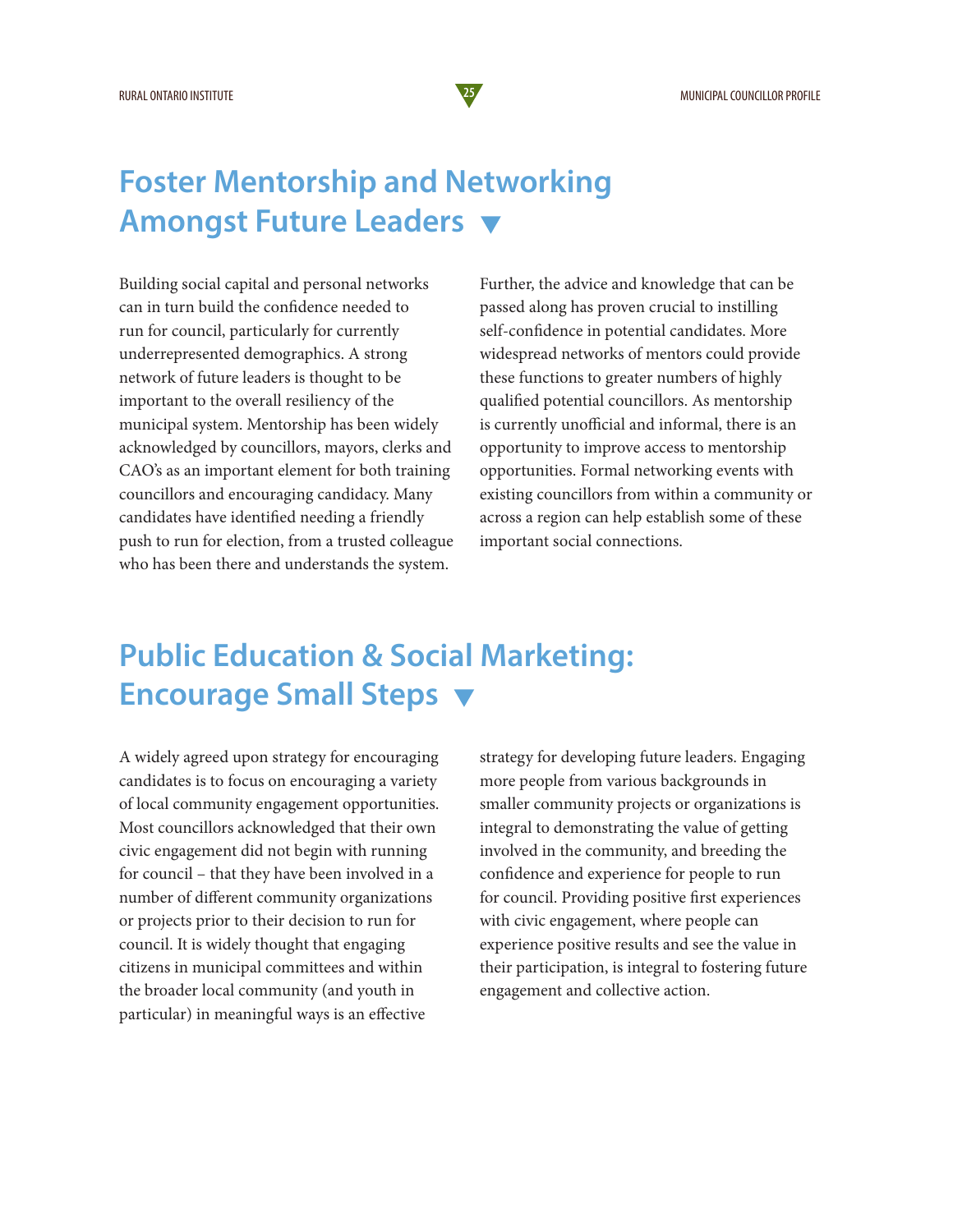### **Councillor Preparedness**

### **Improve/Expand Pre-Candidacy and New Councillor Training**

Overall preparedness and training for new and old councillors, is an ongoing challenge. Many councillors report being underprepared for their roles and responsibilities within their communities, despite the training that currently exists. While the existing training is largely touted as useful and effective, accessibility to, and a lack of interest in, the available training is a common issue. Whether participation in training is affected by council budgets, time constraints

or a general disinterest, there is opportunity for improvement. Training specifically tailored to the local context is especially important for many councillors, as it provides important local context, and is more engaging than other more high level content. Sorting out who is responsible for what types of training is a challenge but it is widely acknowledged that fostering positive relationships between staff and council is important to getting effective place-based training.

### **Make common educational resources available for all clerks**

A number of training programs exist for new councillors and for hopeful candidates, however due to time constraints or budgets, many of these training opportunities are not being attended. Equipping clerks with common educational materials for a variety of training needs will decrease their workload at election

time, and allow them to spend more time tailoring information to the local context and promoting participation in these opportunities. A common pool of resources would ensure a more universal level of training across Ontario, despite communities with varying availability of resources.

### **Encourage informal mentorship**

On council mentoring: Further, the accumulated wealth skills, experience and historical knowledge of our rural communities, shared by long-standing or retired councillors, are important assets that could be better leveraged to support the preparedness of current and future

councillors, and help build stronger councils across the province. Maintaining corporate knowledge is a challenge all councils face, given the possibilities of high council turnover during an election.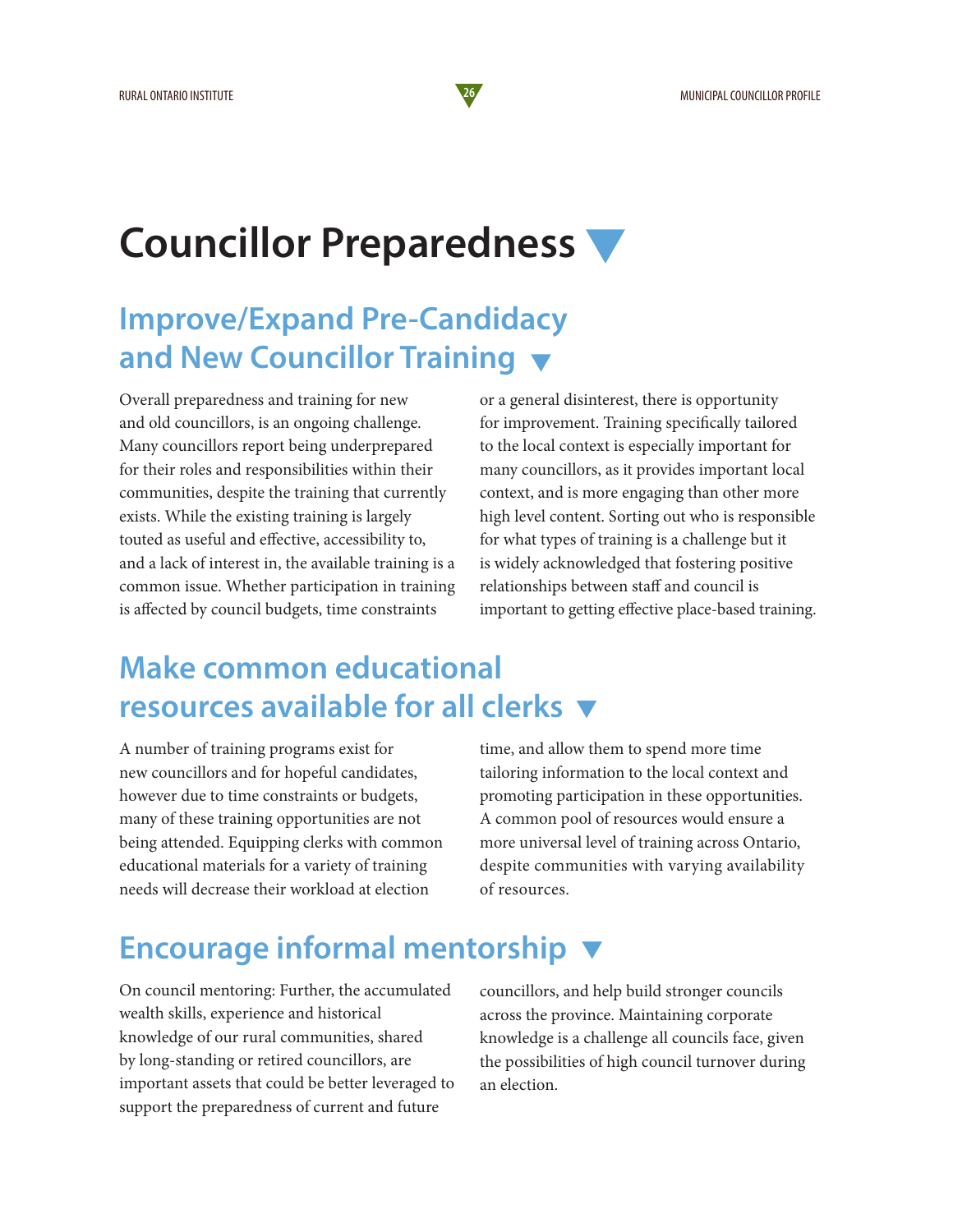### **Council Working Environment**

#### **Establishing Common "Aspirational Values" on Council**

Fostering an atmosphere of respect is another challenge conducive to developing greater candidacy rates, but also important to strengthening overall council operations. Many councillors cited a negative working environment as either a reason they will be leaving municipal politics next term, or as a deterrent for fellow colleagues from running in the first place. Conflict between councillors and staff, councillors and constituents and amongst fellow councillors, are commonplace, and if conflict is not managed properly, it can be destructive for individuals and for councils. Thus building an atmosphere of mutual respect is important, not only to the healthy day-to-day functioning of municipal councils, but for attracting new candidates for the long-term health of the municipal system.

One specific suggestion is the mandatory development or review of a code of conduct for council operations. Another suggestion is more widespread public education around the roles,

responsibilities and capacities of municipal councillors and mayors. There are however, no simple immediate solutions to this, as it is a cultural shift that will take time. Suggestions include a mandatory code of conduct review that would allow all voices to be heard and remove any intimidation for individuals who are outnumbered on a council. A collective process of defining values may ensure greater buy-in from councillors relative to an imposed set of rules. Facilitators should encourage stronger emphasis on decorum, respect and civility in future council dialogue.

Another specific suggestion is a public education campaign that encourages greater public respect for the council role through an increased understanding of their responsibilities and capacities as indicated in provincial legislation. This campaign may also lead to greater candidacy levels as people may then see an opportunity for themselves in their local municipal council.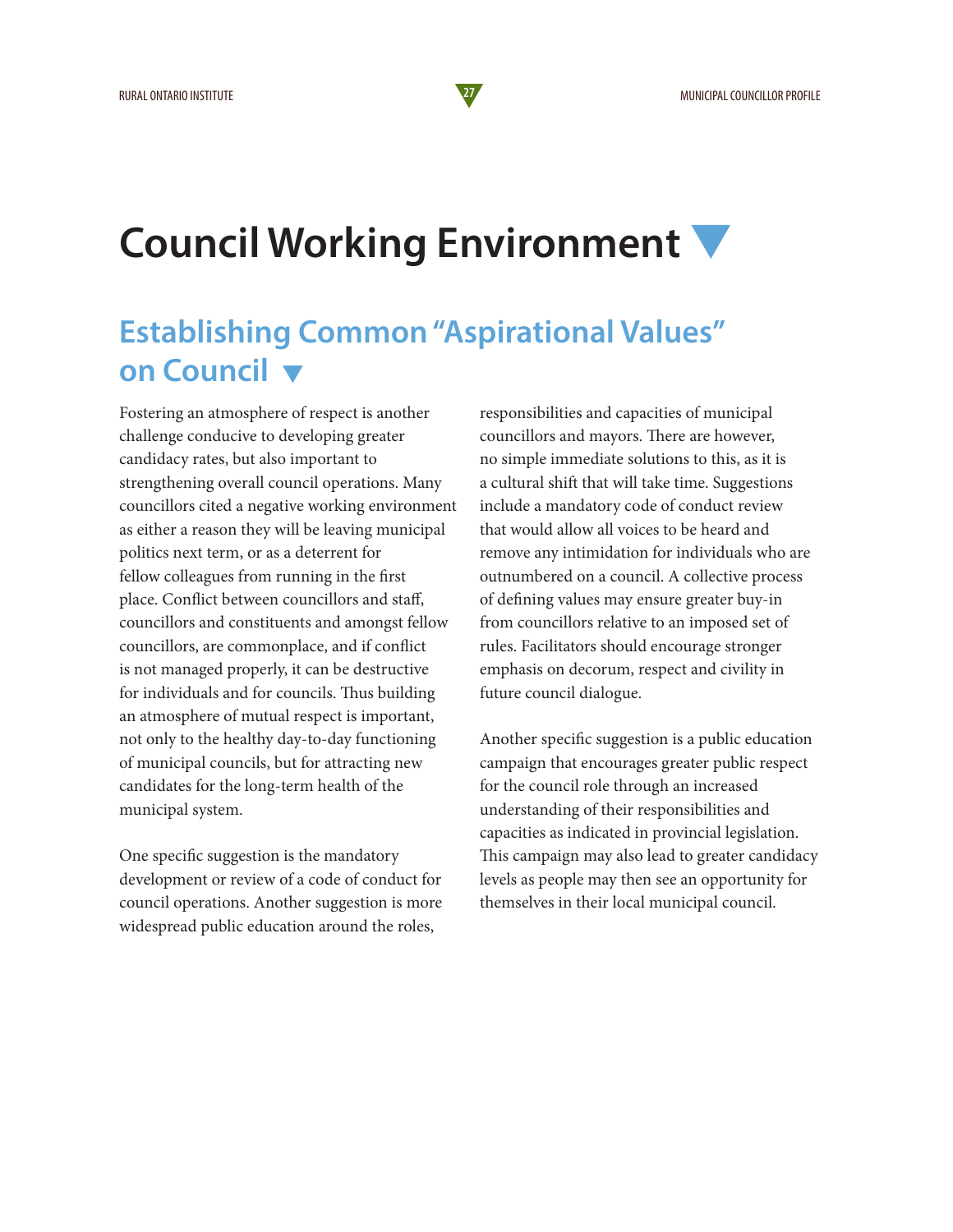### **CONCLUSION**

Found throughout the Municipal Councillor Profile final report, there are likely a number of commonly known statistics and stories that have emerged, with trends perhaps not significantly different from those observed in other levels of politics or spheres of society. There are likely other statistics and stories still that have, to date, gone unnoticed and have yet to be told.

It is the intention of this report and this overall initiative to bring together the demographic realities and shared experiences of municipal politics in rural Ontario as understood through the eyes of councillors, mayors, clerks and CAO's.

From a common ground of understanding emerges an opportunity to engage in meaningful dialogue around some of the issues affecting our municipal governments – those governments closest to the people, responsible for so many of citizens' day-to-day needs.

Municipal leadership succession is influenced by broad societal trends, from the socialization of

our youth, to persisting gender stereotypes and expectations, to the educational system and the attention it places on acquainting us with local, provincial and federal governments. Municipal leadership succession is also influenced by individuals' own situations, from their stage in life and those associated responsibilities, to their understanding of municipal government and their own sense of their capacities.

It has been shown that rural Ontario's municipal councillors are on average older, more predominantly male, with higher incomes and more education than a typical cross-section of rural community demographics. Further, councillors face challenges in learning how the municipal system works, understanding their roles and responsibilities, while managing conflict amongst fellow councillors', constituents, and staff.

Indeed, there are many factors that affect one's decision to run, and one's ability to excel as a municipal councillor or mayor. In identifying where obstacles exist, and challenging some commonly accepted ideas in municipal politics, there lies a collective opportunity to improve; this is not to suggest the system is broken, or that individuals are not fulfilling their responsibilities, rather an honest attempt at pushing the envelope and moving the bar forward.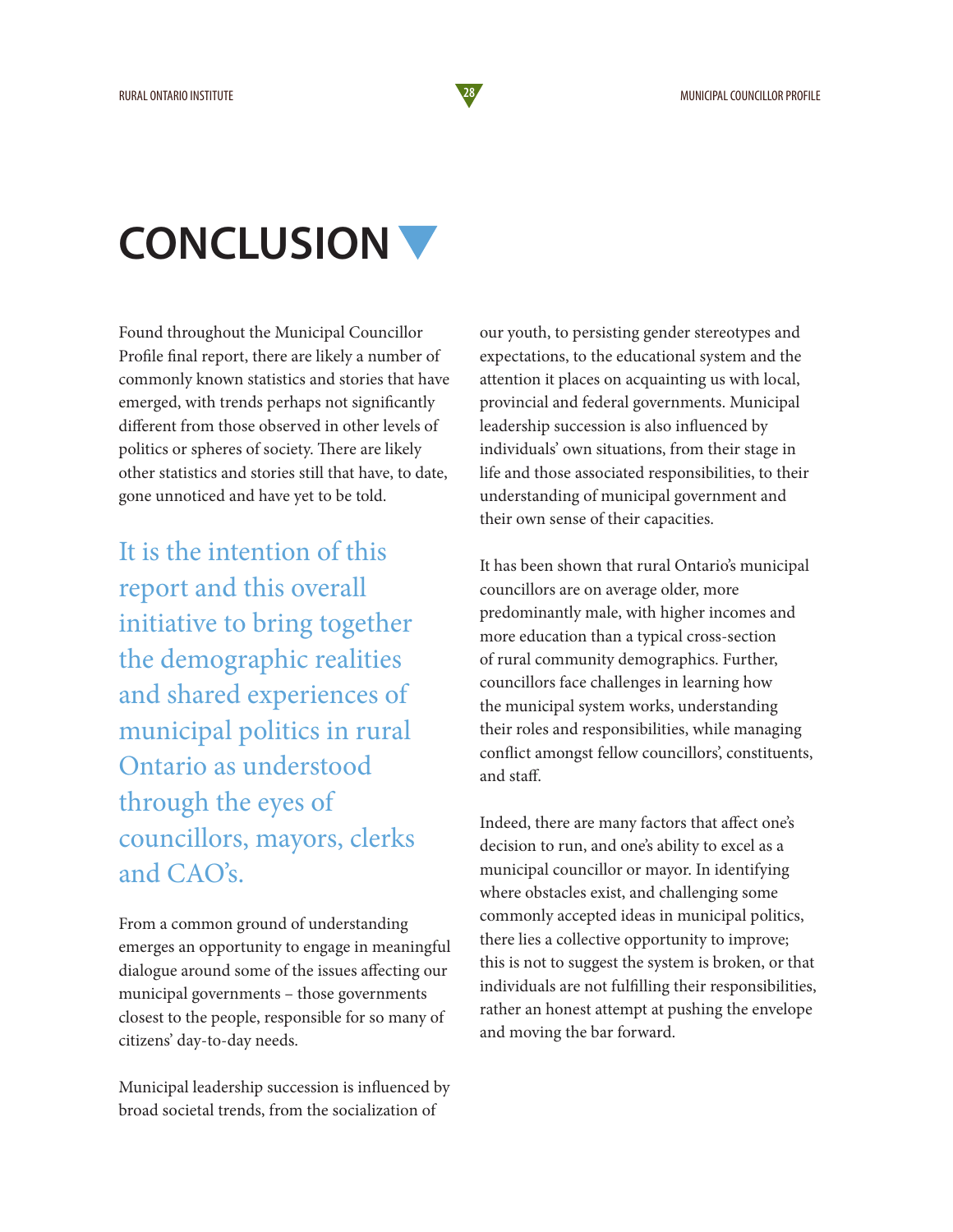### **QUOTES**

### **Getting Involved**

"I often encourage people to get involved in their community politics because I think there's no other level of government that has this much say in our daily lives and that could make more of a difference than municipal politics."

"It should be about community service – not a job. Nobody is doing this on the municipal side for money. You'll starve."

"So when I retired and we moved up here full time, it was a motivation to see how I could give something back to the community. It was definitely a way of getting involved in some form of helping the community. Typically people up here get involved in hospital boards or local politics – there aren't too many choices."

### **Confidence**

"The standard line is, 'I want to give back to the community' and that sort of thing. But I think anybody involved in politics, you have to have a healthy ego. I don't necessarily mean that in a negative way. It's really probably no different than the ego that a performer has to have. It takes a fair amount of self-confidence to get up on a stage and try and entertain people. And likewise it takes a fair amount of self-confidence to stand up in front of a community and say, 'this is what I stand for, and I want you to vote for me'. "

"Junior Farmers gave me the confidence to run. Through junior farmers I've been able to chair different committees, serve as president of our local club and serve as the current provincial director. I've been able to use those experiences to learn how to deal with people in that context."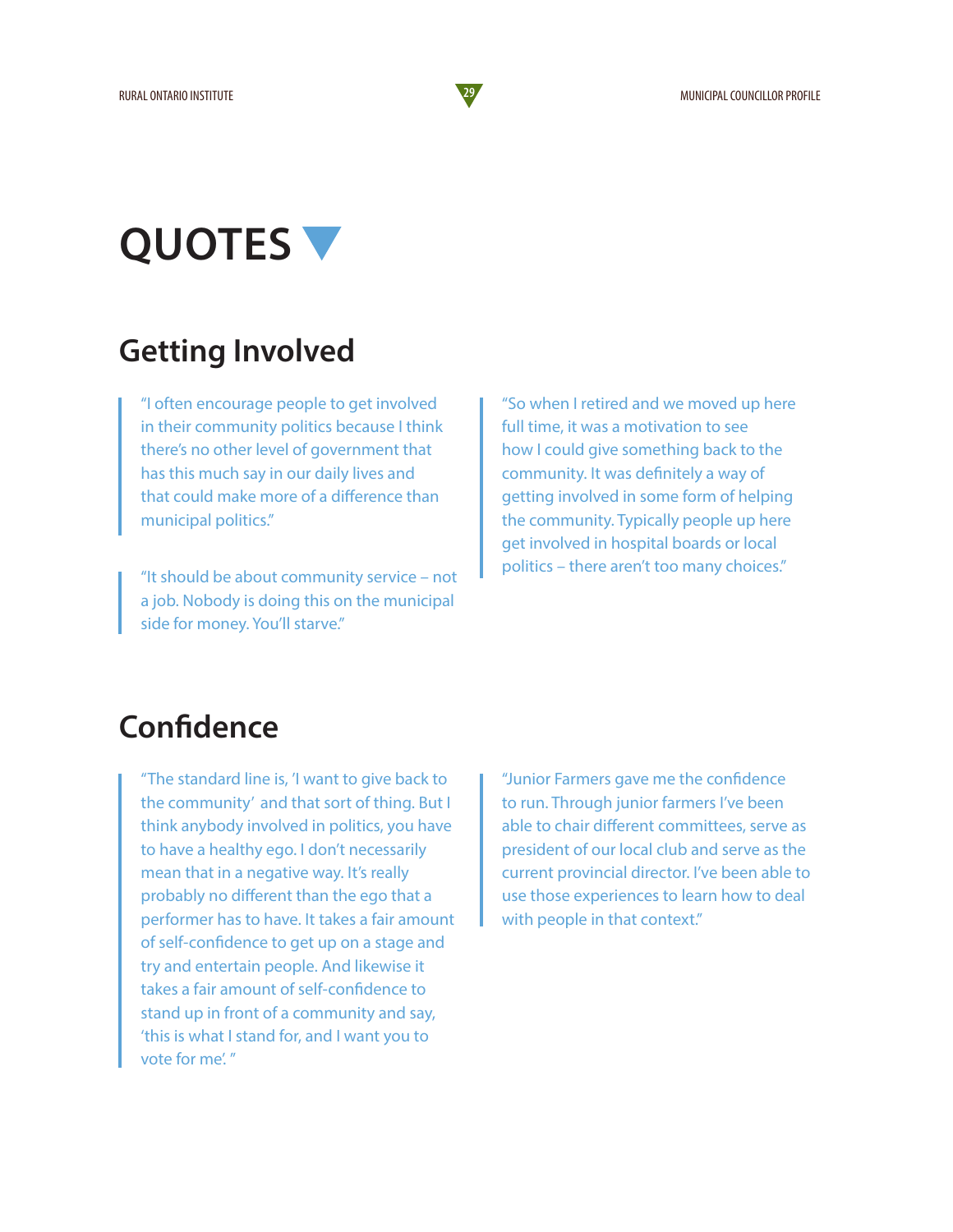#### **Underprepared Councillors**

"I felt comfortable that I could do the work. But if you'd asked the question, did I know what the work was, no, I would have said I thought I did but once I got in here I realized it was quite different."

"I don't think they are fully prepared, I don't think they are prepared at all for day onefrom knowing the internal policies and procedures that are already in place, the hundreds of by-laws that currently exist, the history of past decisions and those simple things like Robert's Rules of Order. Orientation for us is still on-going even 6, 7, 8 months into it now. They are still learning the ropes and making multi-million dollar decisions without really any knowledge. So it's tough for them."

#### **Role Models**

"The night of the election we were at town hall and my girls came with me, and when I won, my youngest daughter said to me "Mom, girls can do anything can't they" so I go back to that all the time when things get tough or when personal attacks saying, oh she doesn't know what she's doing."

"My grandfather was a former schoolboard trustee and my dad sat as a reeve when I was younger, maybe 5 or 6 years old. The political bug is definitely there and I've definitely passed it on to my kids too. Community involvement for me is a generational thing"

"I was born and raised in a political family. My father served on the school board when I was growing up, and was heavily involved in the community. I saw that as an example. I had a background in 4-H and junior farmer and as a rural farm girl that immediately gets you involved in things. So I've always, sort of been taking leadership roles."

#### **Attracting Candidates**

"I think that making sure people at a young age are involved in organizations that help build leadership skills, will help build interest in the future. Whether it's in an interest in politics or PTA's, they'll feel more comfortable to get involved in their local community."

"I still think it's a misnomer for existing councillors that they truly want to have people engaged to take their job. You're basically asking the group that are there, how do I get more people there so they can take your job from you."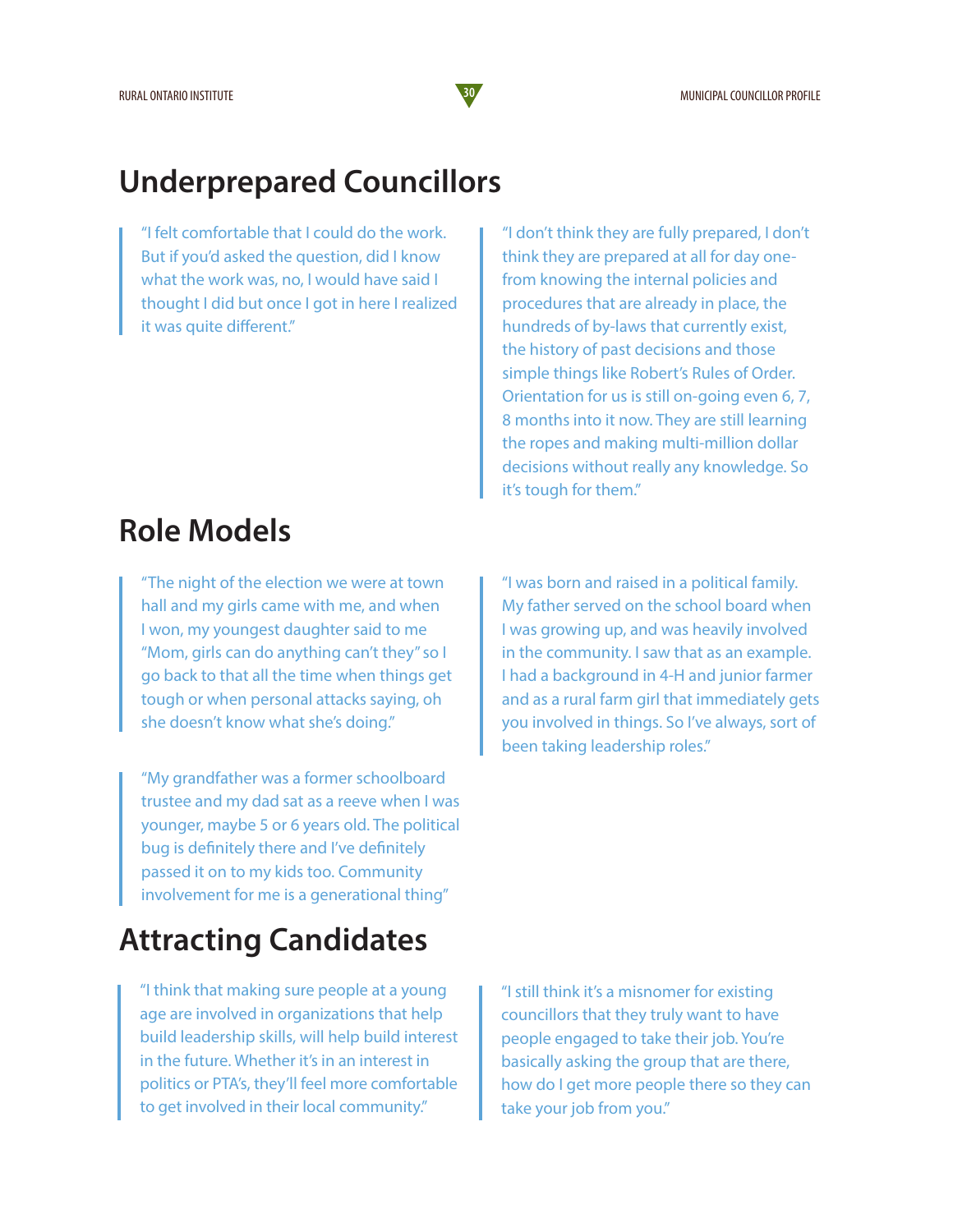#### **Women in Politics**

"It's really important not to make this a problem of the individual, but to see it from a societal perspective. It goes back to their own sense of their capacity and their leadership abilities. I think that when you see a trend like the 25% in the last couple of municipal elections in Ontario, and across Canada it's evident it's at a societal level."

"Obviously the women around this table have the strength to deal with these issues that come forward. But there are people who do not want to put themselves out there. [Their name would] be in the press, "You did this, and you did that." It may not even be true. But the perception, you know." "I was born and raised on a dairy farm south of [rural Ontario town]. And I was very involved in 4-H and junior farmers that type of thing. They sent me away a couple of times to different leadership camps. It was the first time ever that I had been involved in that kind of thing, and I think that was where it started, kind of like a little seed inside you growing – that there is a need for females to be out there doing things [like this]."

#### **Younger Councillors**

"It is not a young person's sport from a time commitment point of view. I would love nothing more than to quit my day job so that I could do this again to the fullest of my capabilities, but I have a pension, and at [under 50] I'm not in a position where I could walk away from a pension."

"I really believe that the next generation is what we need to focus on. Some of my colleagues only see the here and now, and I maintain we need a big picture focus and we need to get the youth involved. We need to start encouraging them and getting them to understand the value and importance of getting involved in their community and how to give back. One of the things my husband and I do with our own children is to go out and volunteer together as a family."